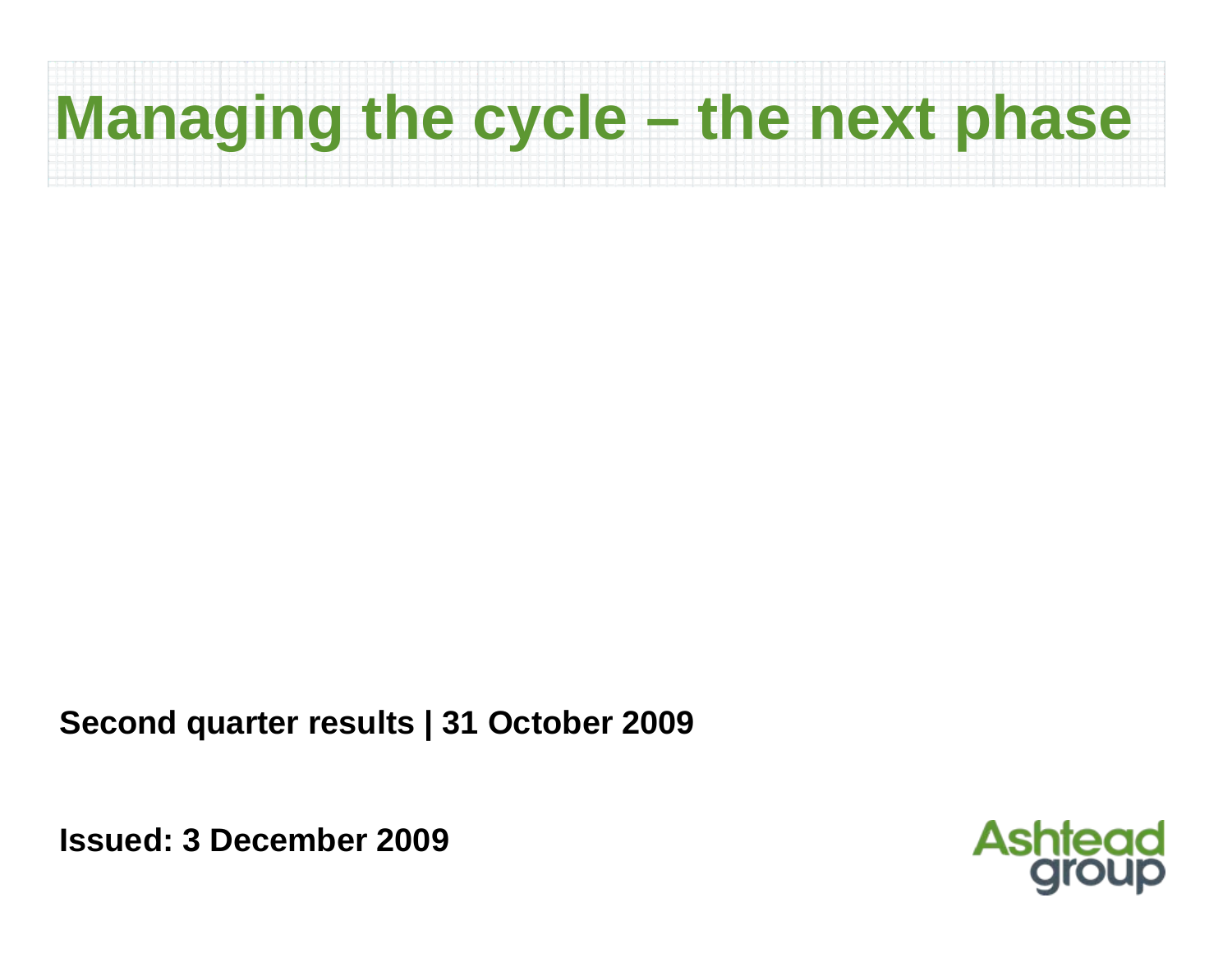## **Legal notice**

This presentation has been prepared to inform investors and prospective investors in the secondary markets about the Group and does not constitute an offer of securities or otherwise constitute an invitation or inducement to any person to underwrite, subscribe for or otherwise acquire securities in Ashtead Group plc or any of its subsidiary companies.

The presentation contains forward looking statements which are necessarily subject to risks and uncertainties because they relate to future events. Our business and operations are subject to a variety of risks and uncertainties, many of which are beyond our control and, consequently, actual results may differ materially from those projected by any forward looking statements.

Some of the factors which may adversely impact some of these forward looking statements are discussed in the Principal Risks and Uncertainties section on pages 26–27 of the Group's Annual Report and Accounts for the year ended 30 April 2009 and in the unaudited results for the half year and second quarter ended 31 October 2009 under "Current trading and outlook" and "Principal risks and uncertainties". Both these reports may be viewed on the Group's website at **www.ashtead-group.com**

This presentation contains supplemental non-GAAP financial and operating information which the Group believes provides valuable insight into the performance of the business. Whilst this information is considered as important, it should be viewed as supplemental to the Group's financial results prepared in accordance with International Financial Reporting Standards and not as a substitute for them.

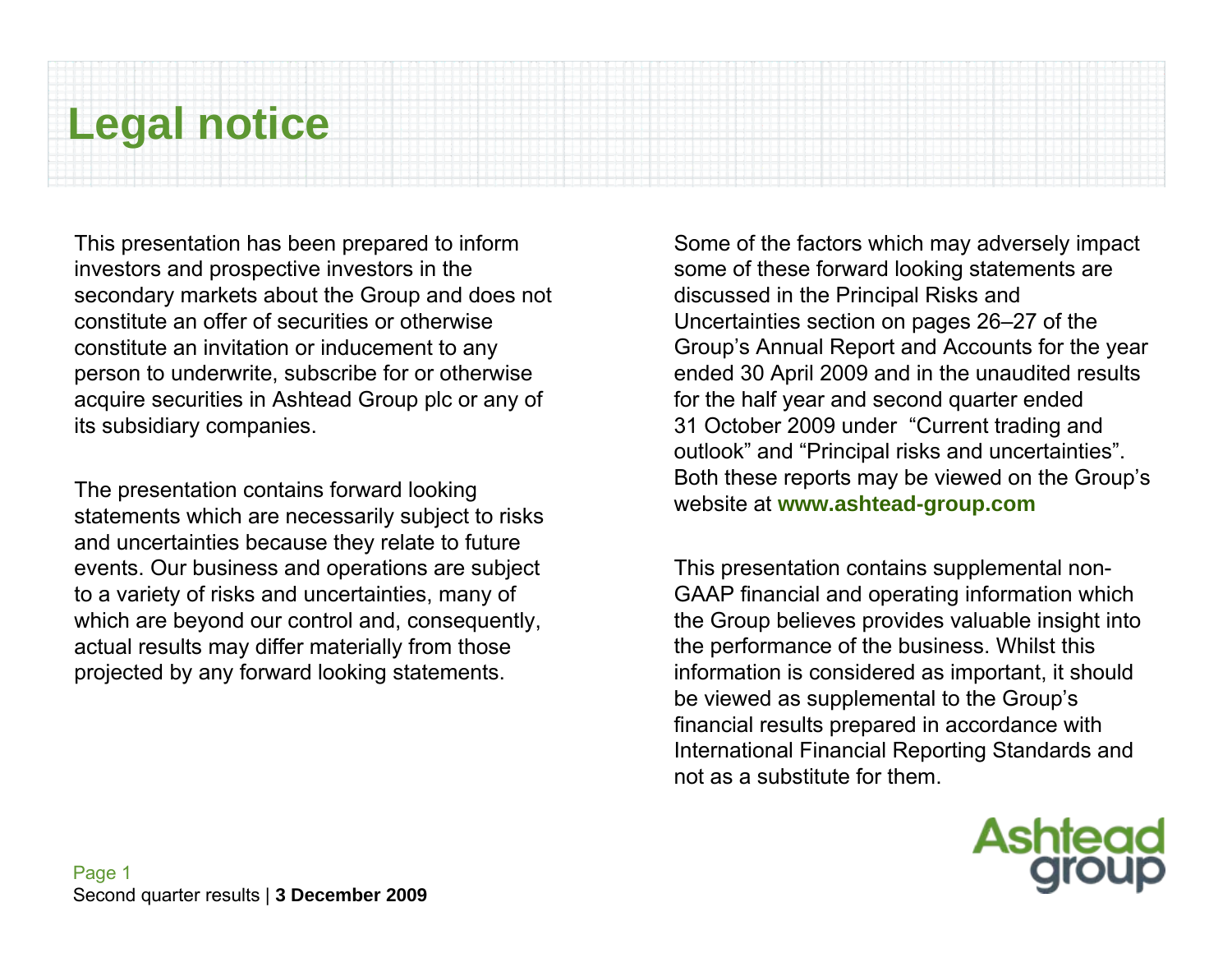## **Overview**

- H1 profit of £20m again in line with market expectations
- Continuing to gain market share in both the US and the UK markets
- Cost reductions and continued focus on efficiency have sustained Group's H1 EBITDA margin at 33%
- $\rightarrow$  **£97m of cash generated from operations** in H1 with full year target now raised to £125m
- Interim dividend maintained at 0.9p per share as in 2008
- Refinancing extends \$1.3bn of senior debt maturities until November 2013
- Net debt reduced to £847m from £1,036m in April 2009—with over £300m of cash generated in the past two years
- Net debt to EBITDA at 2.9x within our 2.0x—3.0x target range. Debt structure demonstrated to be appropriate for the business through the cycle
- Debt package remains covenant free with \$500m of excess availability at 31 October 2009

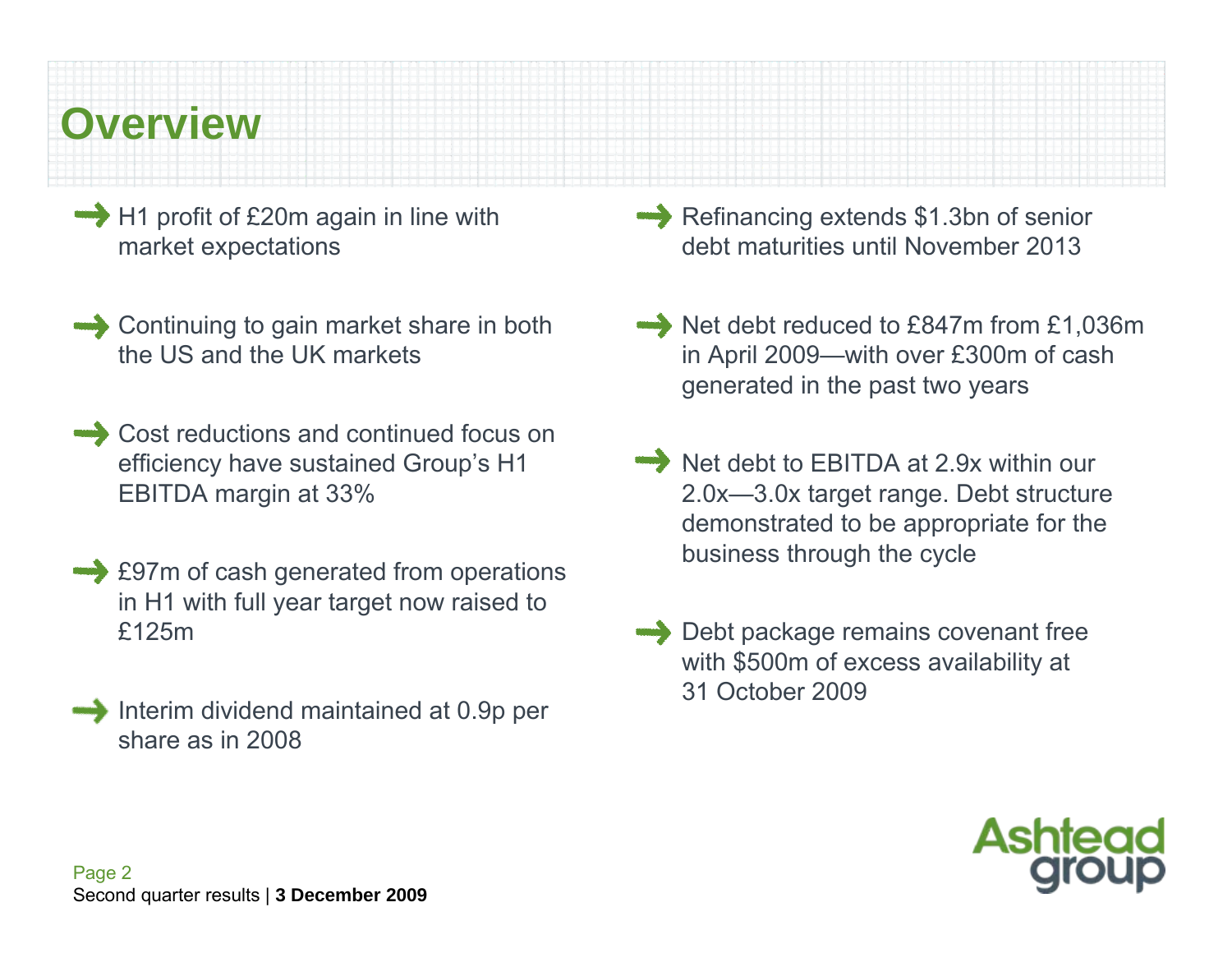

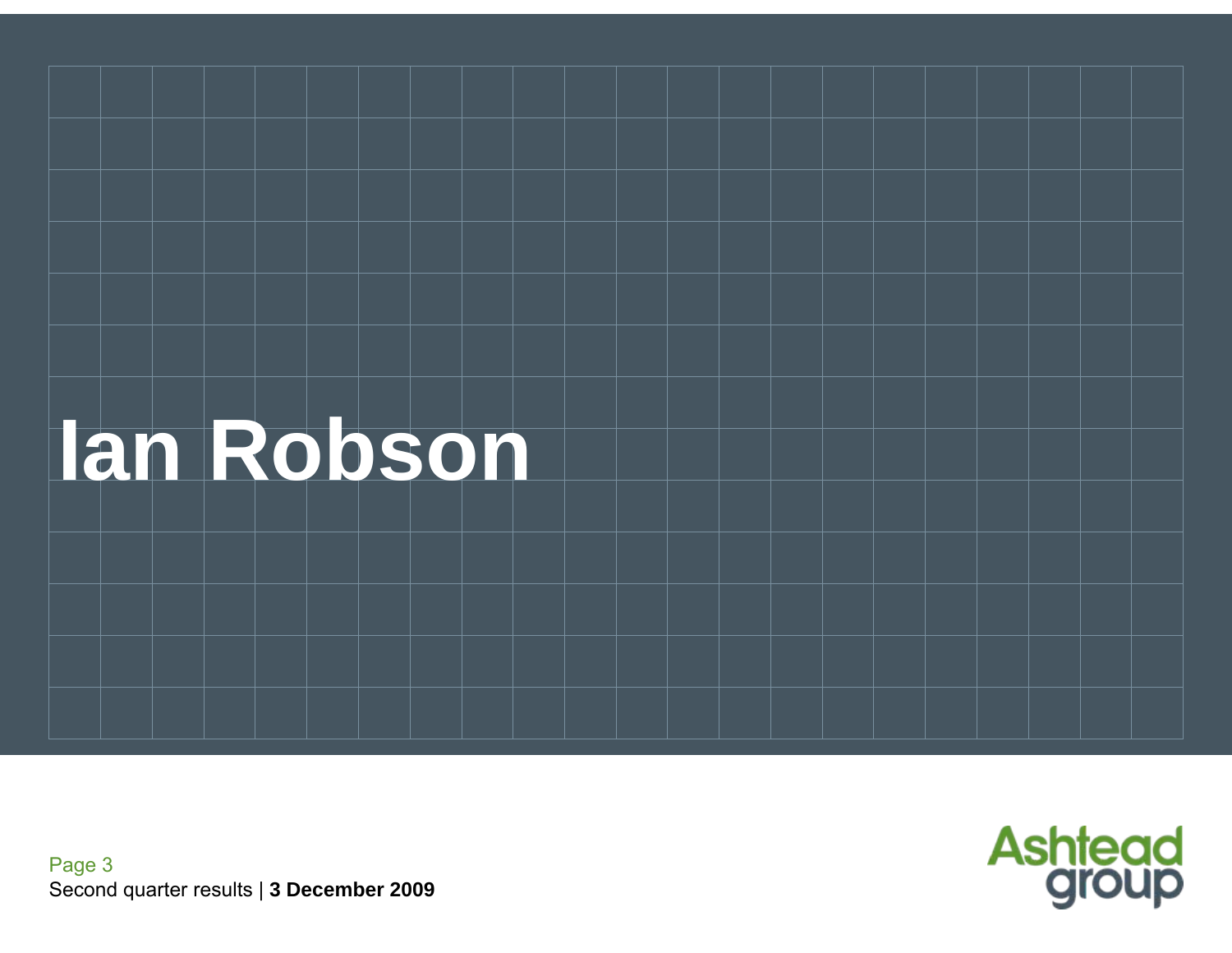## **Results summary EBITDA margin sustained above 30%**

|                                           | <b>H1</b><br>Q2 |       |        |       |       |        |
|-------------------------------------------|-----------------|-------|--------|-------|-------|--------|
| $(\text{Em})$                             | 2009            | 2008  | change | 2009  | 2008  | change |
| <b>Revenue</b>                            | 218             | 308   | $-29%$ | 439   | 581   | $-24%$ |
| - of which rental                         | 202             | 272   | $-26%$ | 409   | 516   | $-21%$ |
| <b>Operating costs</b>                    | (146)           | (200) | $-27%$ | (295) | (375) | $-21%$ |
| <b>EBITDA</b>                             | 72              | 108   | $-33%$ | 144   | 206   | $-30%$ |
| Depreciation                              | (46)            | (50)  | $-7%$  | (94)  | (96)  | $-2%$  |
| <b>Operating profit</b>                   | 26              | 58    | $-56%$ | 50    | 110   | $-55%$ |
| Net interest                              | (15)            | (17)  | $-18%$ | (30)  | (33)  | $-11%$ |
| <b>Profit before tax and amortisation</b> | 11              | 41    | $-72%$ | 20    | 77    | $-74%$ |
| Earnings per share (p)                    | 1.0             | 5.2   | $-81%$ | 2.2   | 10.0  | $-78%$ |
| <b>Margins</b>                            |                 |       |        |       |       |        |
| $-EBITDA$                                 | 33%             | 35%   |        | 33%   | 35%   |        |
| - Operating profit                        | 12%             | 19%   |        | 11%   | 19%   |        |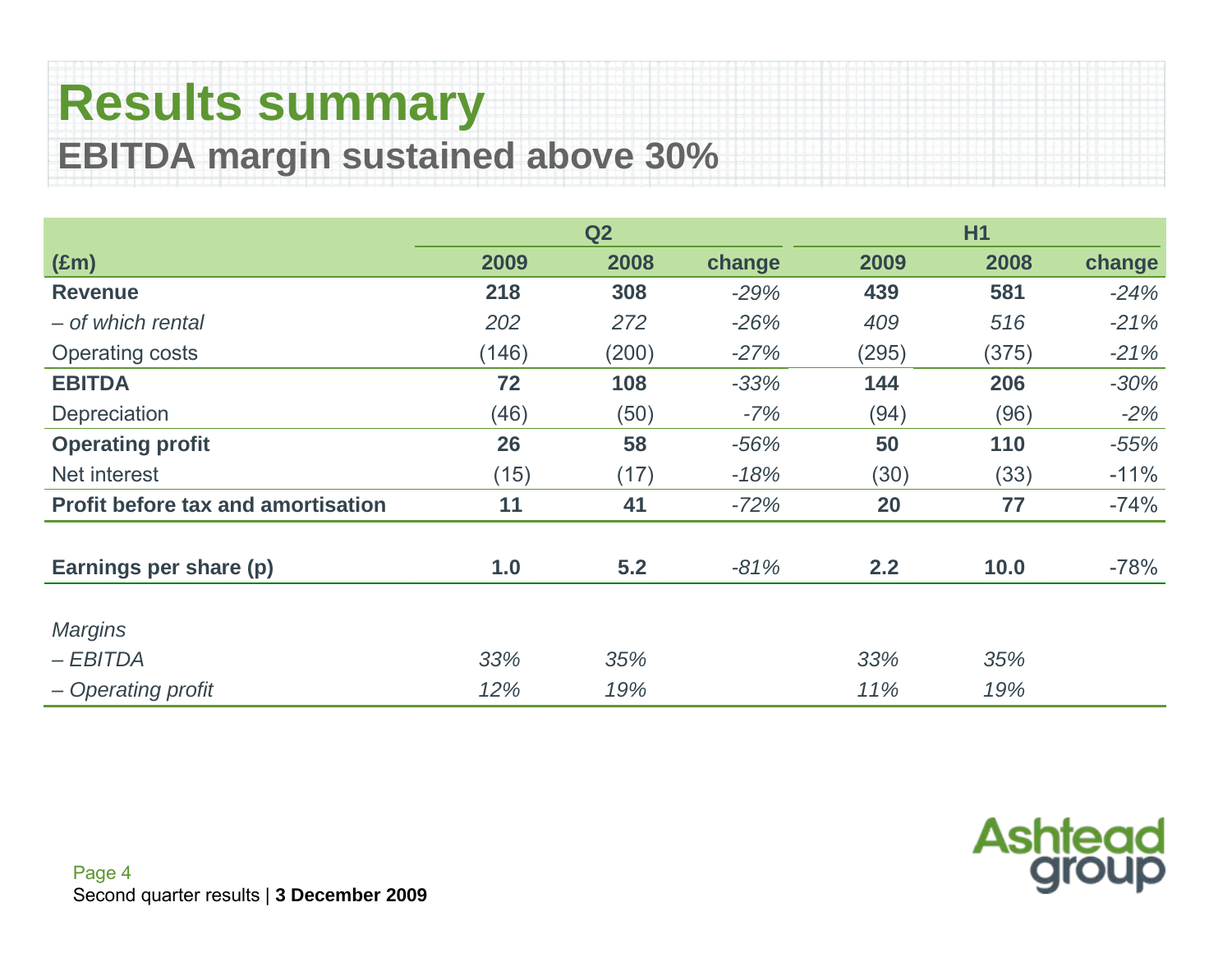## **Divisional results In line with our expectations**

#### **Revenue**



| A-Plant |                |        | <b>Sunbelt</b>        |
|---------|----------------|--------|-----------------------|
|         |                |        |                       |
|         | <b>Sunbelt</b> |        | <b>A-Plant</b>        |
| change  | \$m\$          | change | $(\text{Em})$         |
|         | 770            |        | 107                   |
| $-13%$  | (101)          | -16%   | (17)                  |
| $-20%$  | (135)          | $-11%$ | (11)                  |
|         |                |        | <b>Revenue bridge</b> |

**EBITDA**

\$321m



|                      |        |                        | <b>Revenue bridge</b> |                                 |                          |        | <b>EBITDA bridge</b>    |        |  |
|----------------------|--------|------------------------|-----------------------|---------------------------------|--------------------------|--------|-------------------------|--------|--|
|                      | change | <b>Sunbelt</b><br>(Sm) | change                | <b>A-Plant</b><br>$(\text{Em})$ |                          | change | <b>Sunbelt</b><br>\$m\$ | change |  |
| 2008 rental revenue  |        | 770                    |                       | 107                             | 2008 EBITDA              |        | 321                     |        |  |
| Change - Volume      | $-13%$ | (101)                  | $-16%$                | (17)                            | Rental revenue reduction | $-31%$ | (236)                   | $-26%$ |  |
| $-$ Yield            | $-20%$ | (135)                  | $-11%$                | (11)                            | Operating cost reduction | $-27%$ | 128                     | $-21%$ |  |
|                      |        | 534                    |                       | 79                              |                          |        | 213                     |        |  |
| Sales revenue        |        | 42                     |                       | 5                               | Sales margin reduction   |        | (14)                    |        |  |
| <b>Total revenue</b> |        | 576                    |                       | 84                              | 2009 EBITDA              |        | 199                     |        |  |



**Operating profit**

£14m

2008

\$187m



Page 5 Second quarter results | **3 December 2009**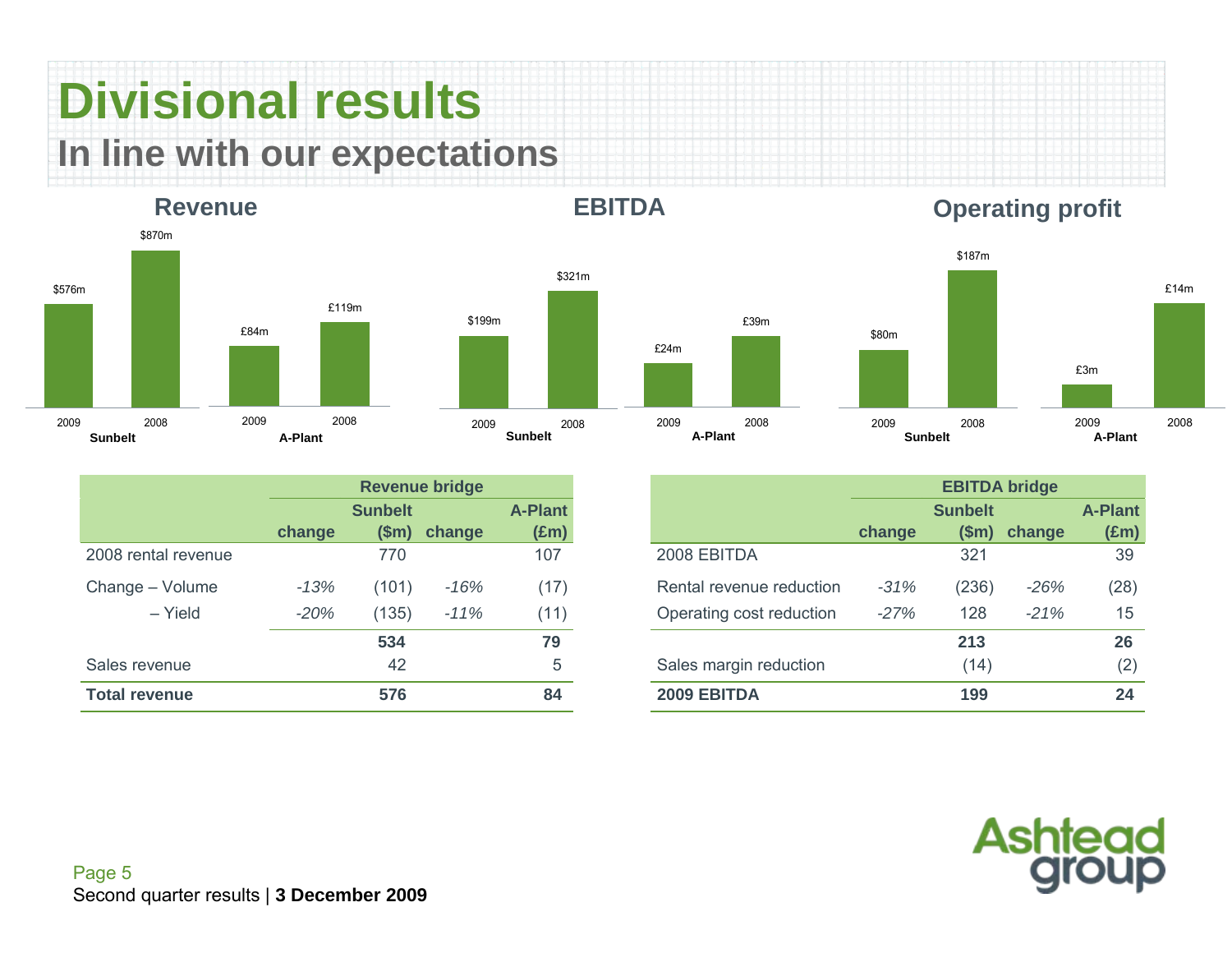### **Cash generation Strong cash generation continues**

**(£m) H12009H12008LTM 31 Oct 092009**EBITDA before exceptional items 144 208 294 359 Cash inflow from operations<sup>1</sup>  $143$  195  $322$  374 Capital expenditure  $(27)$   $(174)$   $(89)$   $(89)$   $(236)$ Rental equipment and other disposal proceeds 13 28 28 77 92  $(14)$   $(146)$   $(12)$   $(144)$ Interest and tax (27) (29) (62) (62) (64) Exceptional costs  $(5)$   $(1)$   $(13)$   $(9)$ **Free cash flow 97 19 235 157** Business disposals 60 and 10 and 20 and 20 and 20 and 20 and 20 and 20 and 20 and 20 and 20 and 20 and 20 and 20 and 20 and 20 and 20 and 20 and 20 and 20 and 20 and 20 and 20 and 20 and 20 and 20 and 20 and 20 and 20 and **Total cash generated 97 109 234 246**  Dividends paid (8) (8) (8) (13) (13) Purchase of own shares (16)  $(16)$ **Reduction in net debt** 89 87 219 217

Note:

1Before fleet changes and exceptionals



**FY**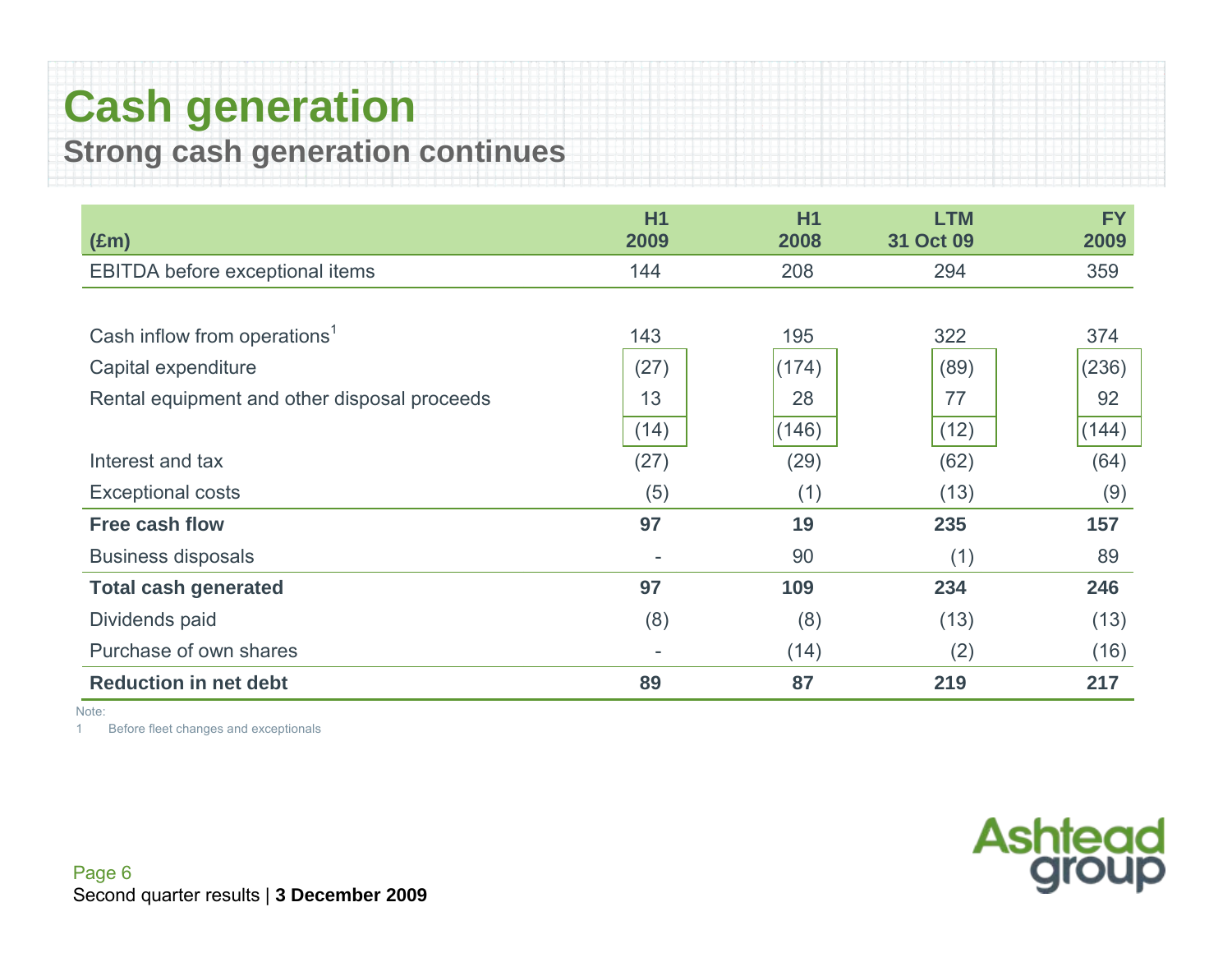## **Debt leverage**

**Cash generation has kept net debt to EBITDA within our target 2-3x range**

| $(\text{Em})$                          | 2009           | 2008  |
|----------------------------------------|----------------|-------|
| Net debt at 30 April                   | 1,036          | 963   |
| <b>Translation impact</b>              | (102)          | 197   |
| Opening debt at closing exchange rates | 934            | 1,160 |
| Change from cash flows                 | (89)           | (87)  |
| Non-cash movements                     | $\overline{2}$ | 3     |
| Net debt at 31 October                 | 847            | 1,076 |
|                                        |                |       |
| Net debt breakdown                     |                |       |
| First lien senior secured bank debt    | 386            | 579   |
| Second lien secured notes              | 475            | 484   |
| Finance lease obligations              | 5              | 15    |
| Cash in hand                           | (19)           | (2)   |
| <b>Total net debt</b>                  | 847            | 1,076 |
|                                        |                |       |
| Net debt/EBITDA (x)                    | 2.9            | 2.5   |

| Floating rate: (45%) |
|----------------------|
| (55%)                |
|                      |

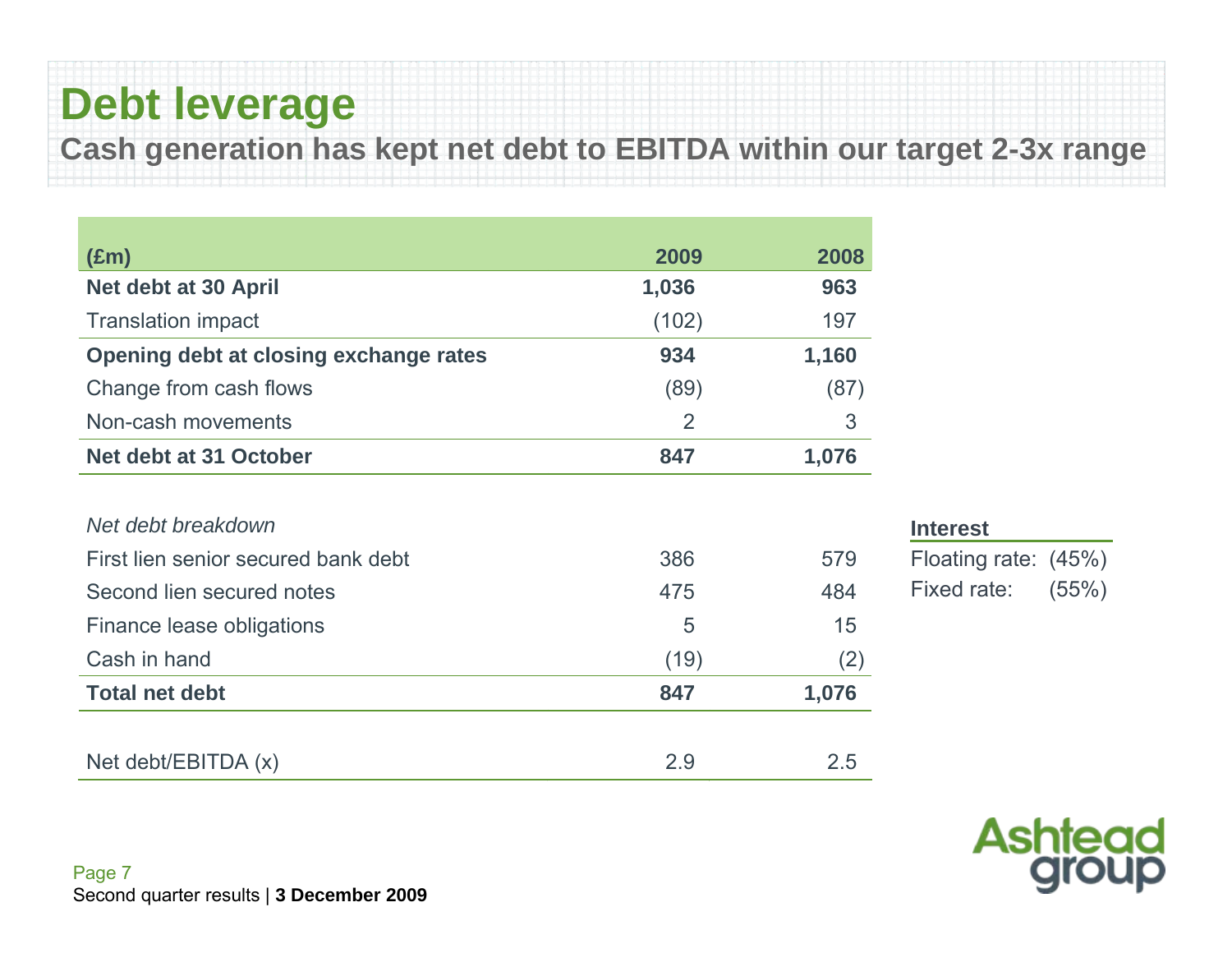



Net debt at 31 October of £847m reflecting £97m of cash generation in the six months

**Ashtead** 

• Net debt to EBITDA at 31 October of 2.9x

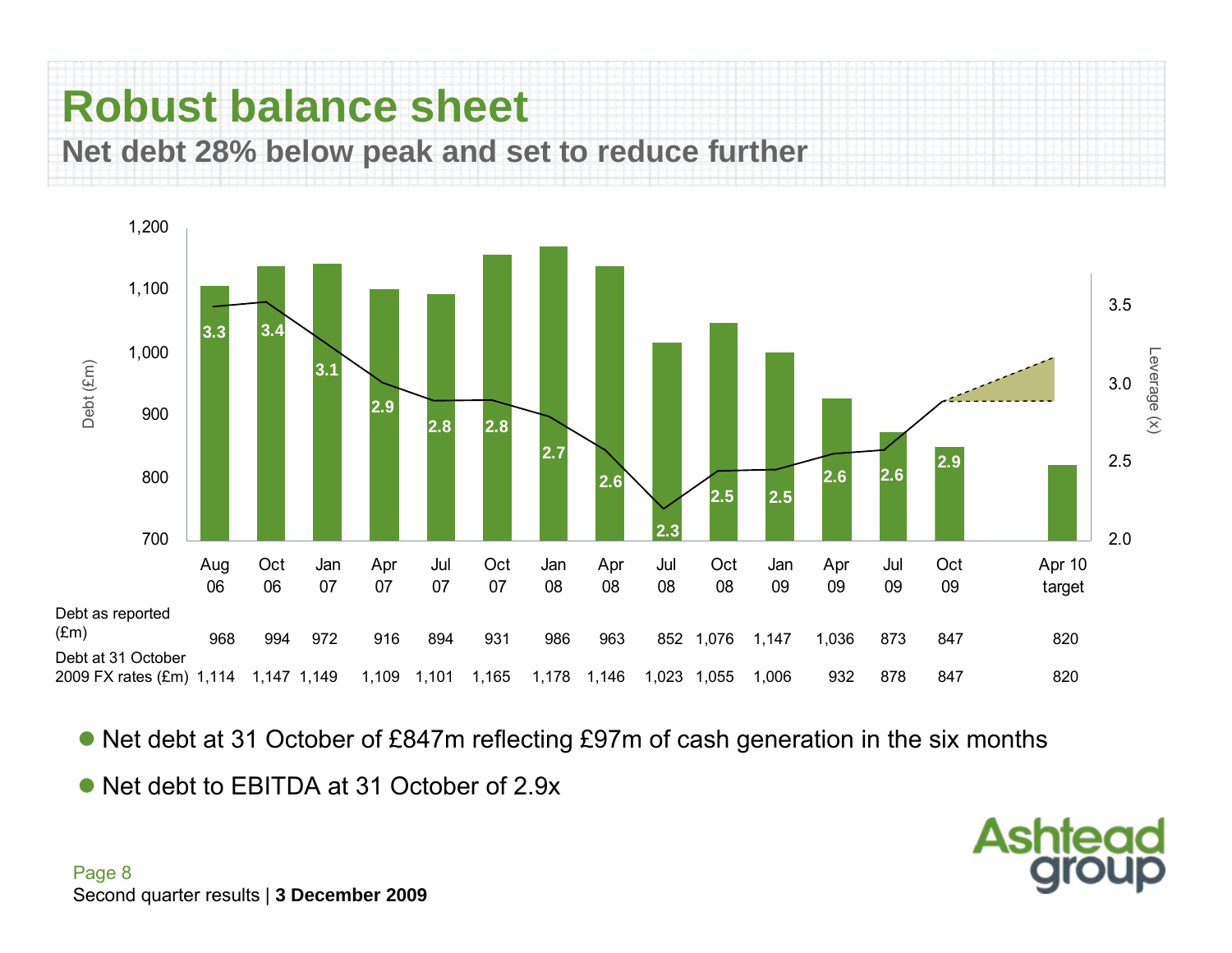### **Refinancing**

**Flexibility retained and capital structure proven to be appropriate through the cycle**

- \$1,327m of ABL revolver commitments extended for four years to 22 November 2013
- $\bullet$ Pricing on the extending tranche varies from LIBOR plus 300bp to 375bp based on leverage
- $\bullet$ Average interest rate on the facility is 4.1%
- $\bullet$  Revised facility retains the previous flexibility which has proven well suited to our business:
	- –Covenant free while availability<sup>1</sup> exceeds \$150m (previously \$125m)
	- $-$  Availability of \$500m at 31 October 2009<sup>2</sup>
	- Below \$150m of availability two covenants are measured quarterly at constant exchange rates:
		- Debt to EBITDA (before exceptionals) must not exceed 4.0x
		- $-$  Fixed charge ratio must exceed 1.1x<sup>3</sup>
- Unused committed facilities total approximately \$700m providing good flexibility for future expansion
- Notes:

- 2 Based on current appraised values (August 2009)
- EBITDA before exceptionals less net cash capex to cash interest, cash tax, cash distributions & scheduled debt maturities

<sup>1</sup> Future appraisal frequency will now be at least 6 monthly (previously at least annually)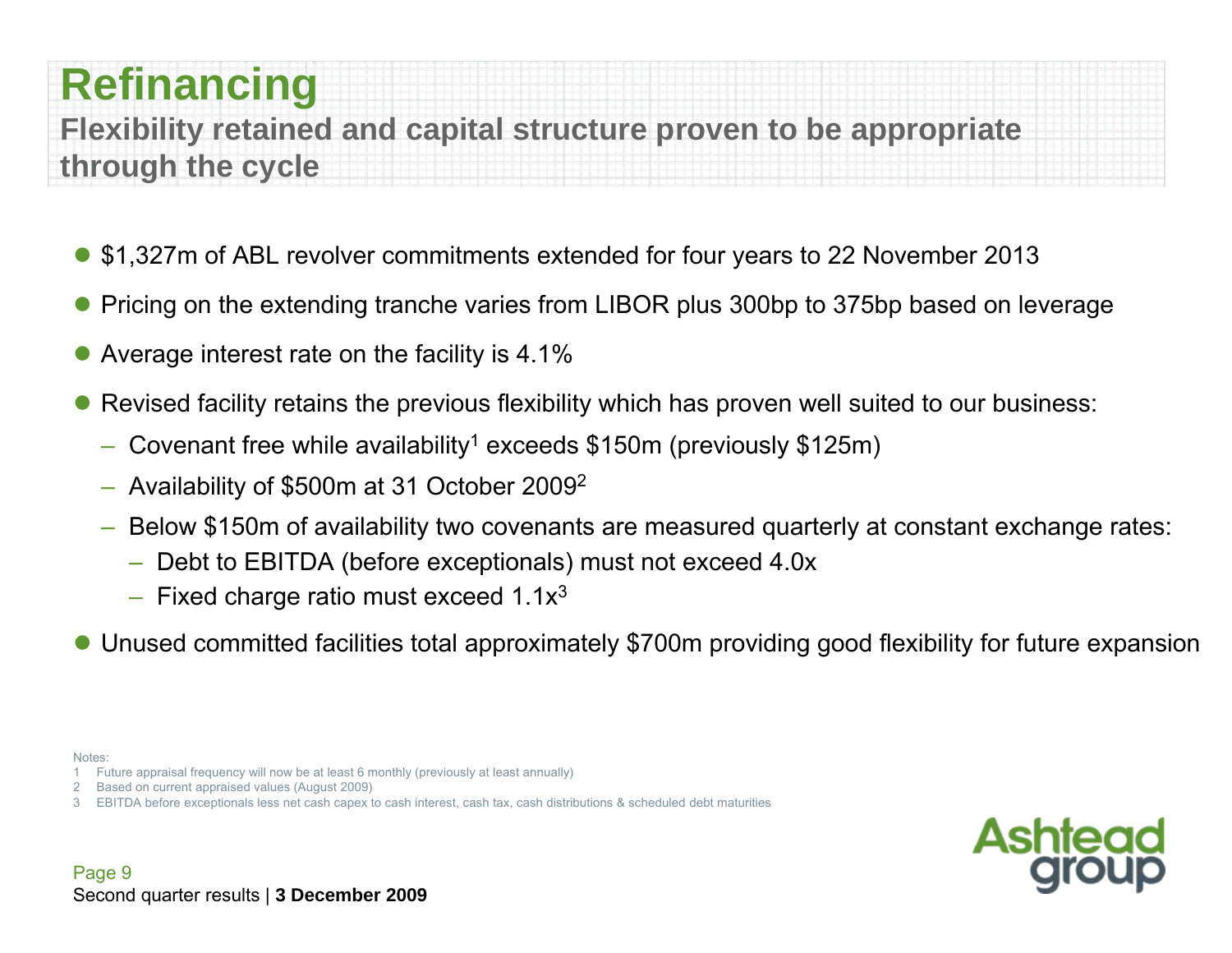### **ABL availability Availability remains significant**



**Ashtead**<br>group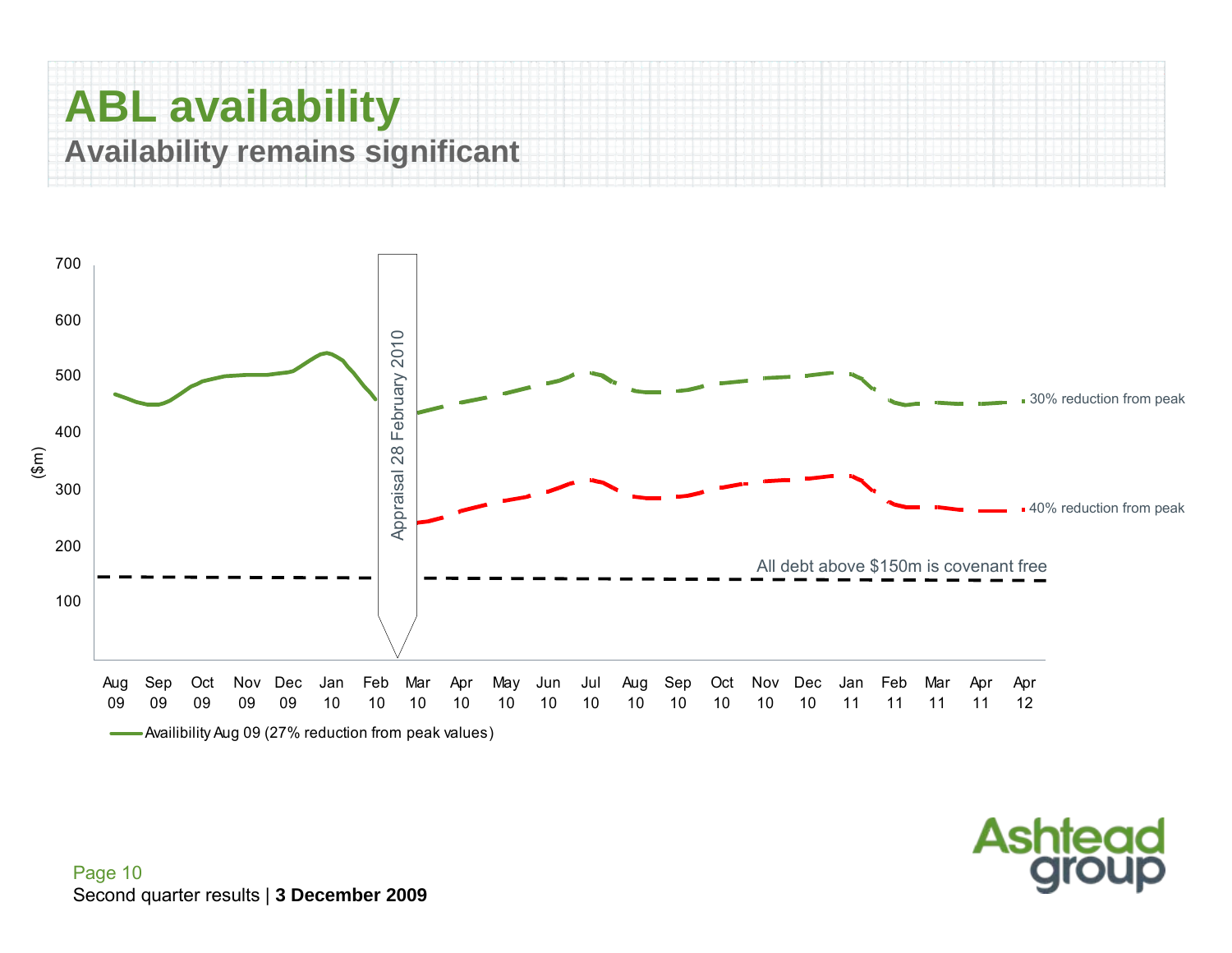



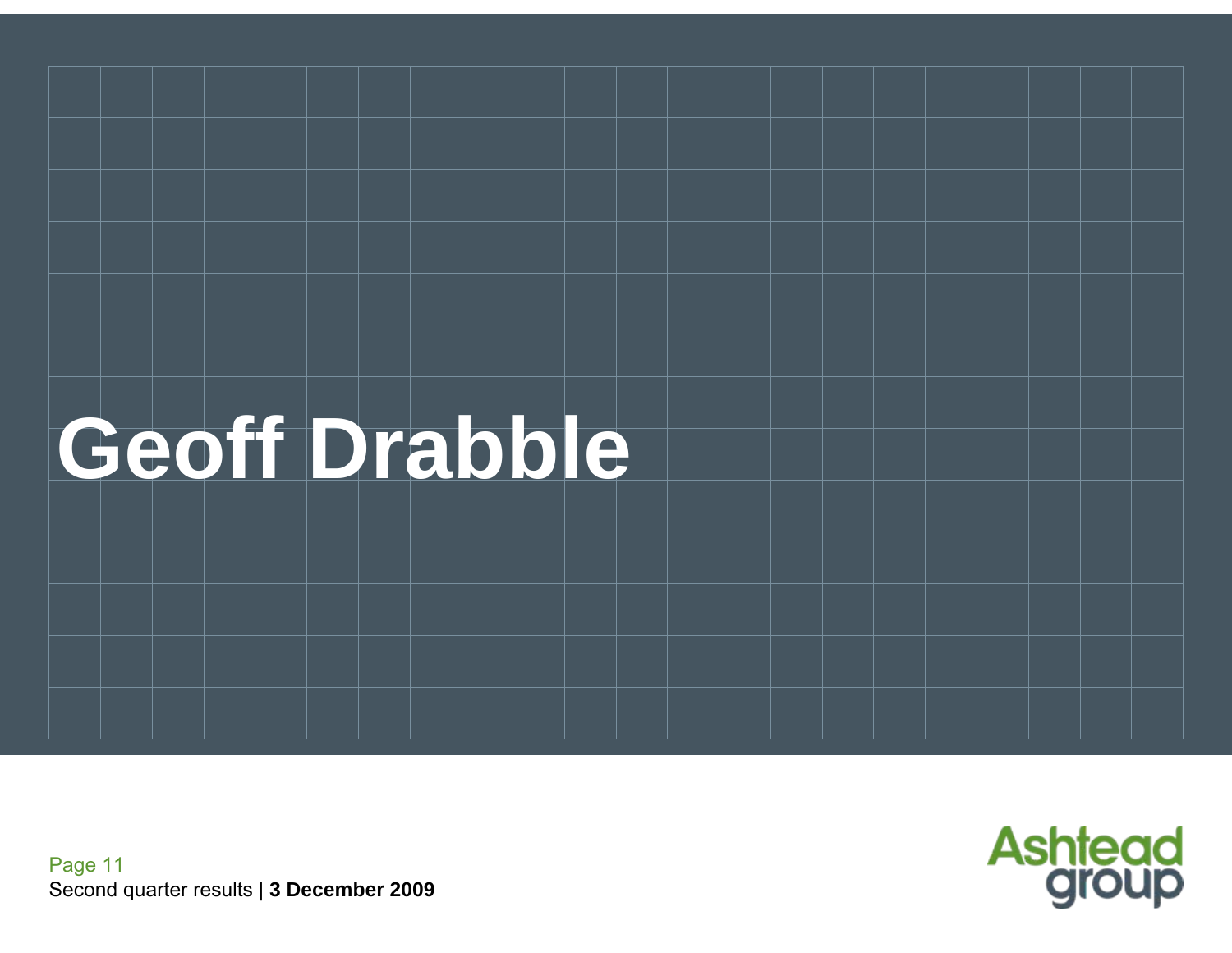## **Managing the cycle**

**Whilst the timing of a recovery is still not clear, our planning is focused on preparing for the upward inflection point**



#### **Refinancing**

- Provides certainty on quantum and cost of the future funding which provides protection in weaker economic scenarios and will support strong organic growth when markets recover
- $\bullet$ Provides the flexibility to allow us to take advantage of any M&A opportunities that may arise
- $\bullet$  Weighted average debt maturity to 5.3 years provides a lot of certainty over balance sheet management
- $\bullet$ Confirms appropriateness of existing capital structure through the cycle

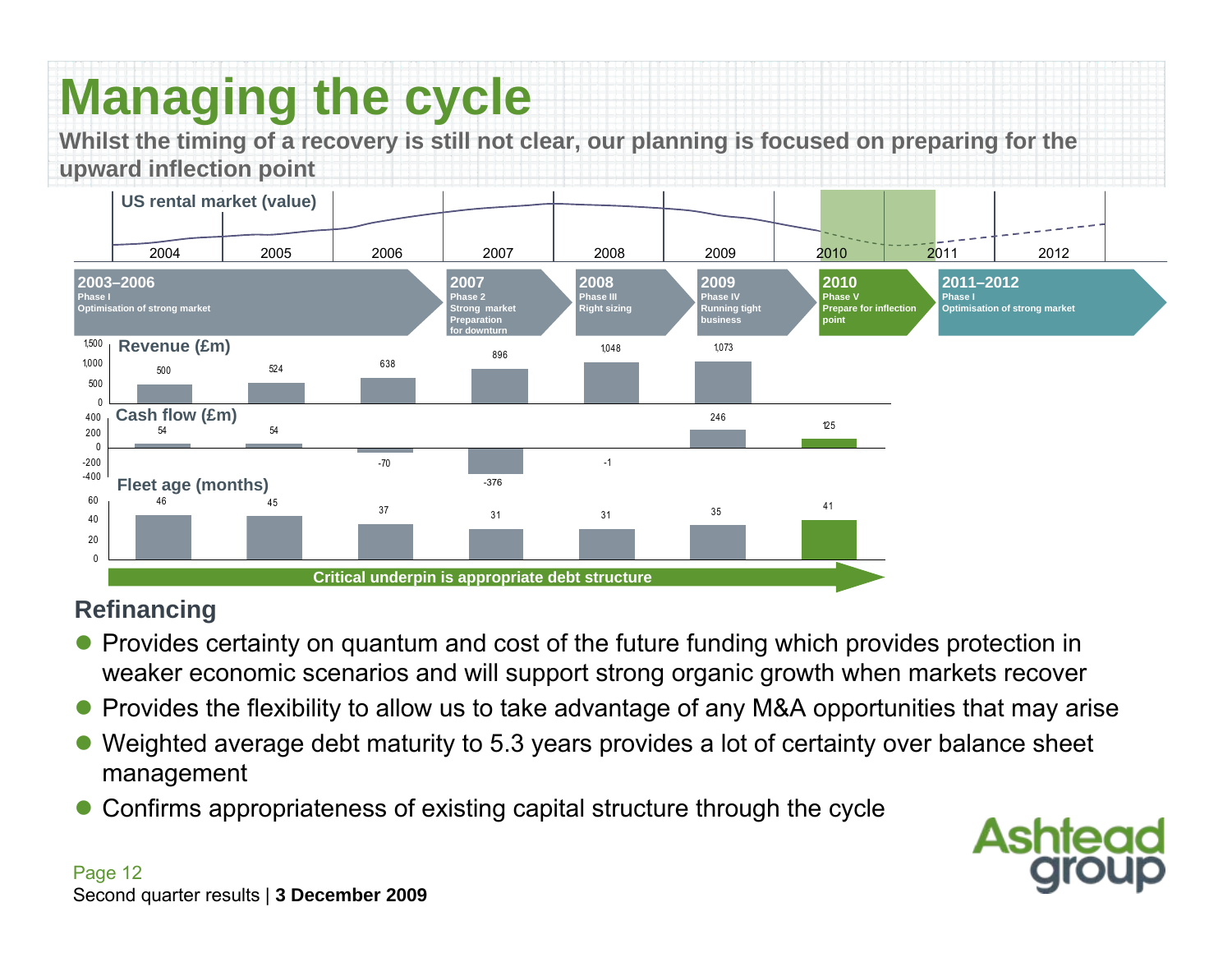

#### **GDP growth** (6%) (4%) (2%) 0%2%4%2001 2002 2003 2004 2005 2006 2007 2008 2009 2010 2011 2012 2013 UK US Source: EIUSource: American Institute of Architects

#### **Architectural billings index**



#### **Used equipment values**

OLV as % of cost

OLV as % of cost



#### **Recent equipment values**

Apr 09

AWP

#### Jul 09 Aug 09 Dirt - Forklift **Stimulus packages UK** Economic stimulusplan \$30bn ~\$4bn dedicated to infrastructure**US**Economic stimulus plan \$787bn -\$131bn dedicated to infrastructureSource: Company analysis and govt. data



Page 13 Second quarter results | **3 December 2009**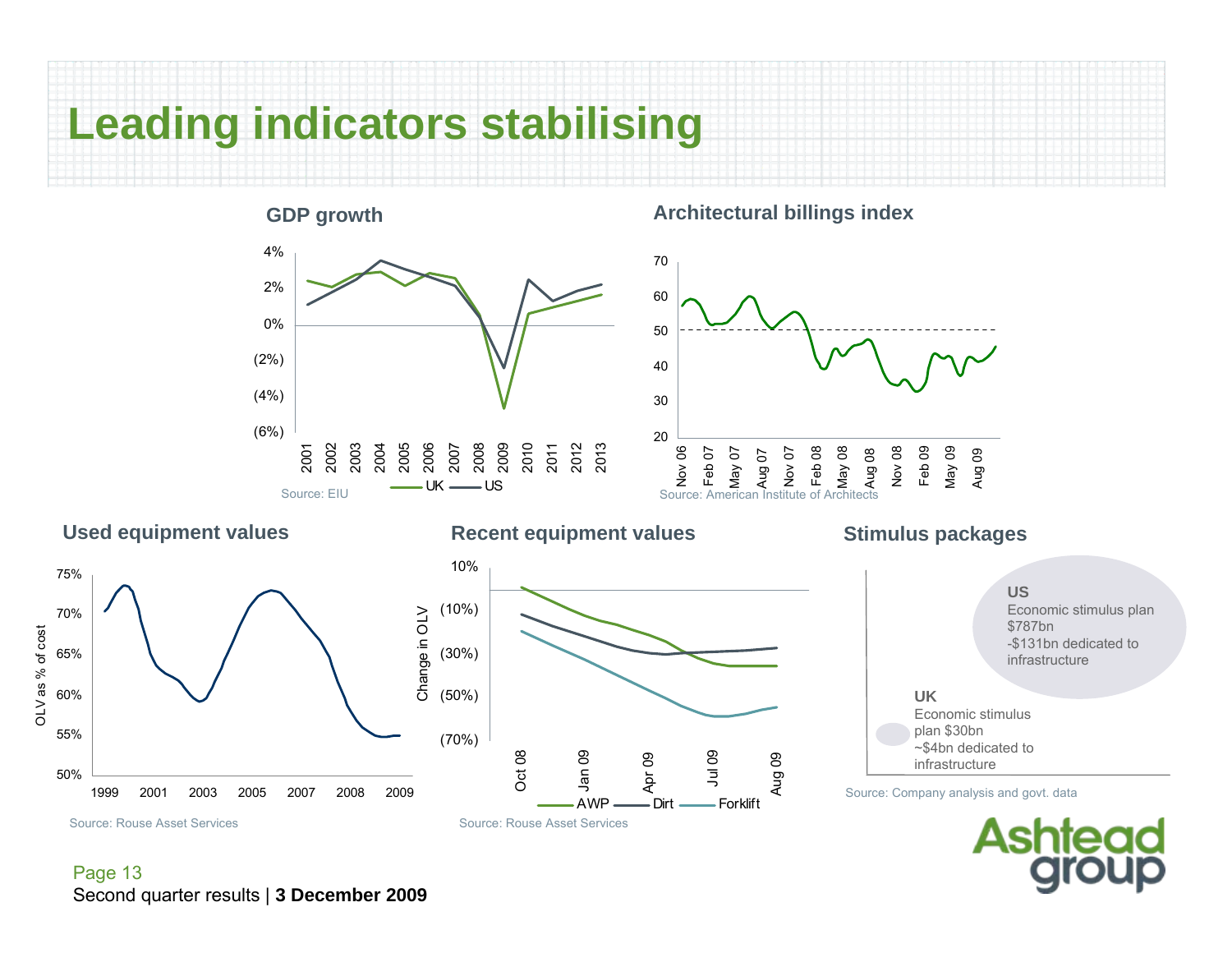### **Stimulus packages should assist recovery**

#### **Stimulus package**

– Construction related – \$131bn

| \$bn                                                             | <b>FY09-11</b> | 250                |                       |
|------------------------------------------------------------------|----------------|--------------------|-----------------------|
| Transportation                                                   | 49             | 200                |                       |
| Energy                                                           | 31             |                    |                       |
| Water & environment                                              | 20             | 150                |                       |
| <b>Buildings</b>                                                 | 13             | $\sqrt{25}$<br>100 |                       |
| Housing                                                          | 10             |                    |                       |
| Defence/Veterans                                                 | 8              | 50                 |                       |
| <b>Total</b>                                                     | 131            | 0                  |                       |
| Note: refers to govt. financial years<br>Source: McGraw-Hill/ENR |                |                    | 92<br>90<br>94        |
| <b>Estimated phasing</b>                                         |                |                    |                       |
| \$ <sub>bn</sub>                                                 |                |                    |                       |
| Year to Sept 09                                                  |                |                    | 15 Year to Sept 09    |
| Year to Sept 10                                                  |                |                    | 30 well behind plan,  |
| Year to Sept 11                                                  |                | 24 but bidding     |                       |
| <b>Thereafter</b>                                                |                |                    | 62 activity increased |
| <b>Total</b>                                                     | 131            |                    |                       |

Note: refers to govt. financial years Source: Management estimates from Agency data

#### **Institutional building construction**

– flattening but historically stable



#### **Commercial construction spending**

– falling but already at low volumes



#### **Home sales**



Asr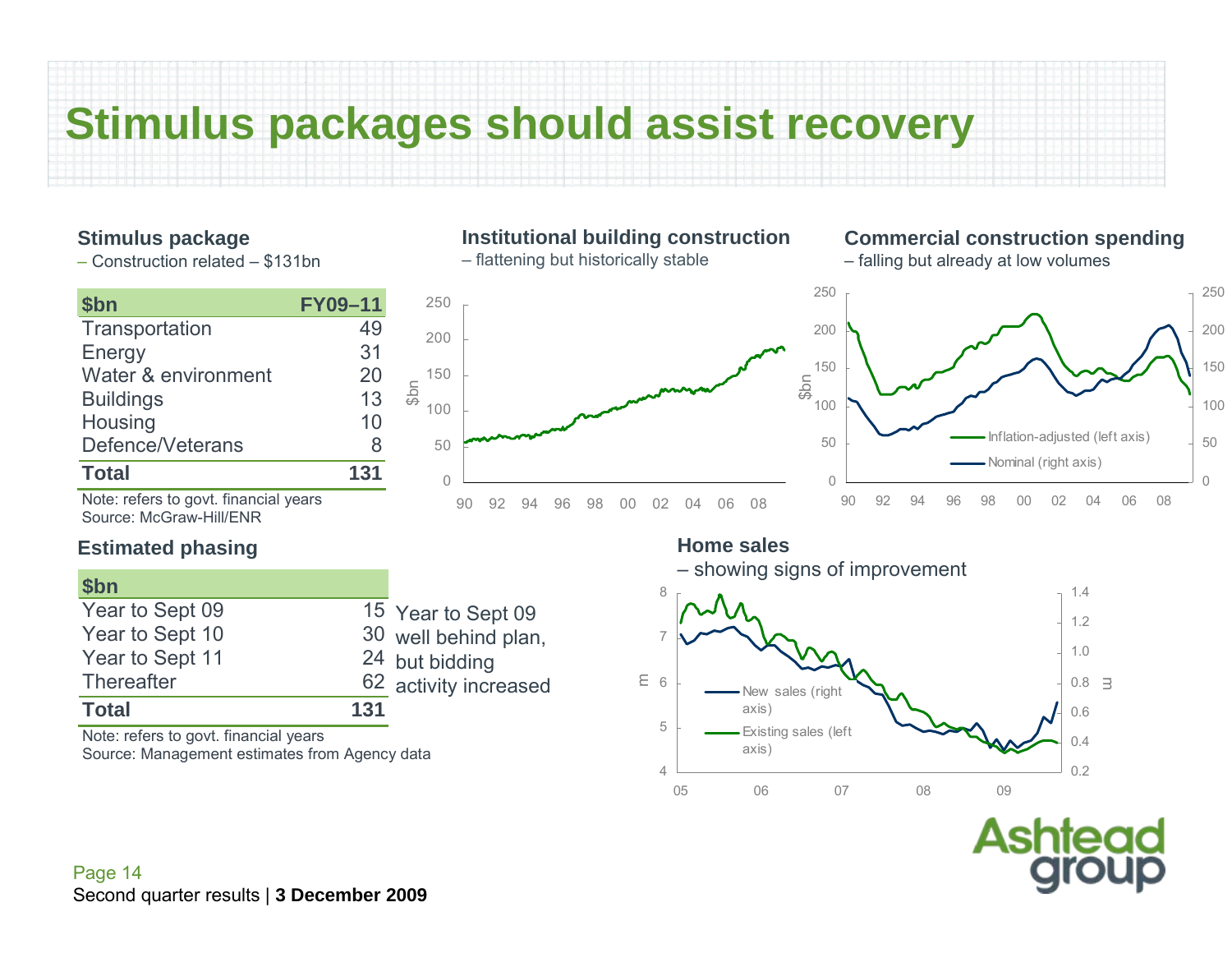## **Our markets – macro view**

**US market is 5x the size of the UK market and with higher growth prospects in the medium term**



#### **UK rental market**





 $0\%$ 

25%

50%

75%

**50%Every 1% increase in rental penetration = c\$800m market growth**

### **10%25%35%**1995 2000 2005 2012E

#### **UK rental penetration**

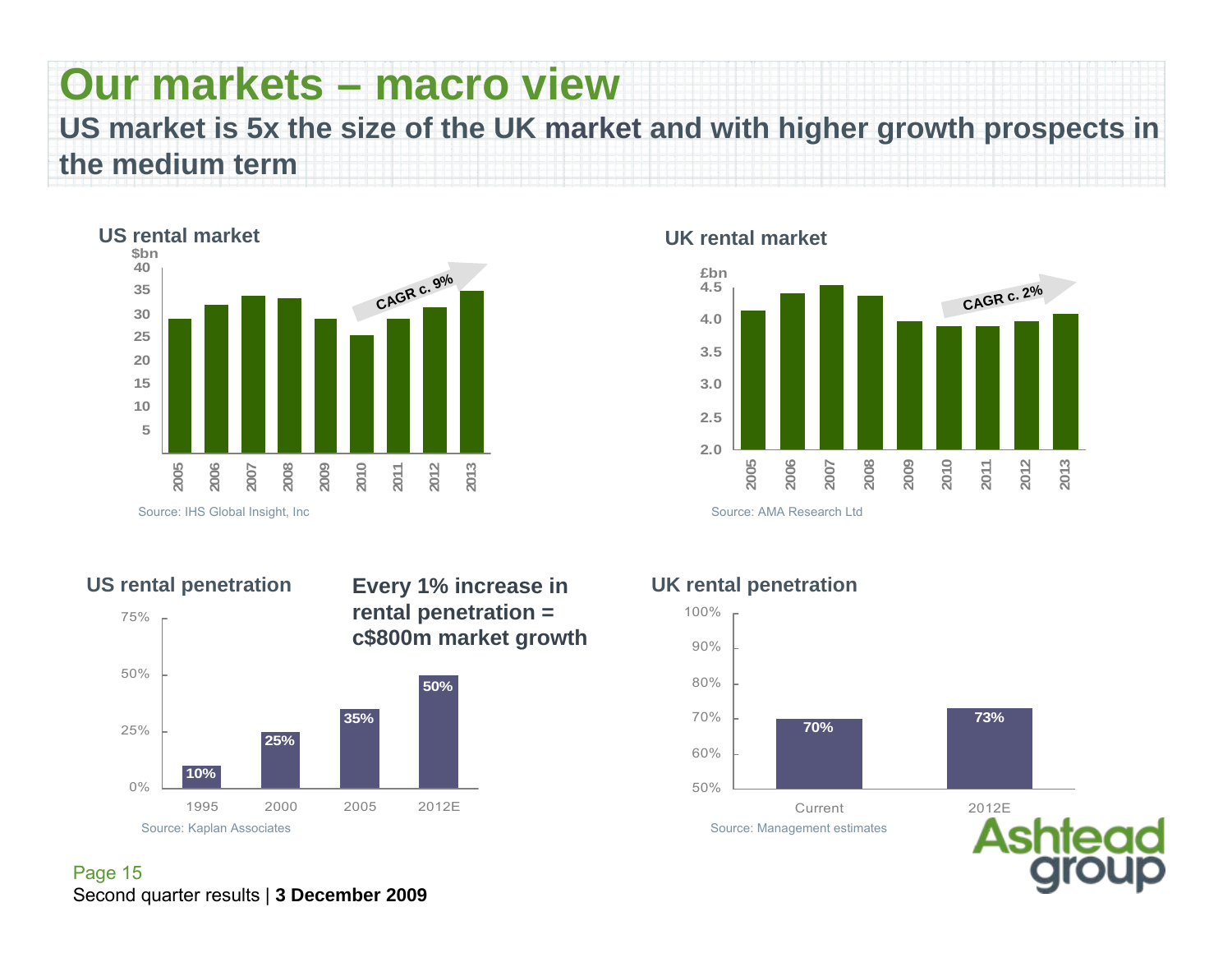# **Confidence in upside when we reach the inflection point**



- $\bullet$ All the ingredients exist for a shortage of new equipment, long lead times and inflation
- $\bullet$ A small increase in rental volumes will be amplified by increases in yield
- $\bullet$  Operational leverage works both ways
	- at the inflection point 75% of the first 10% of revenue growth will drop through to earnings
	- representing a c£75m profit recovery

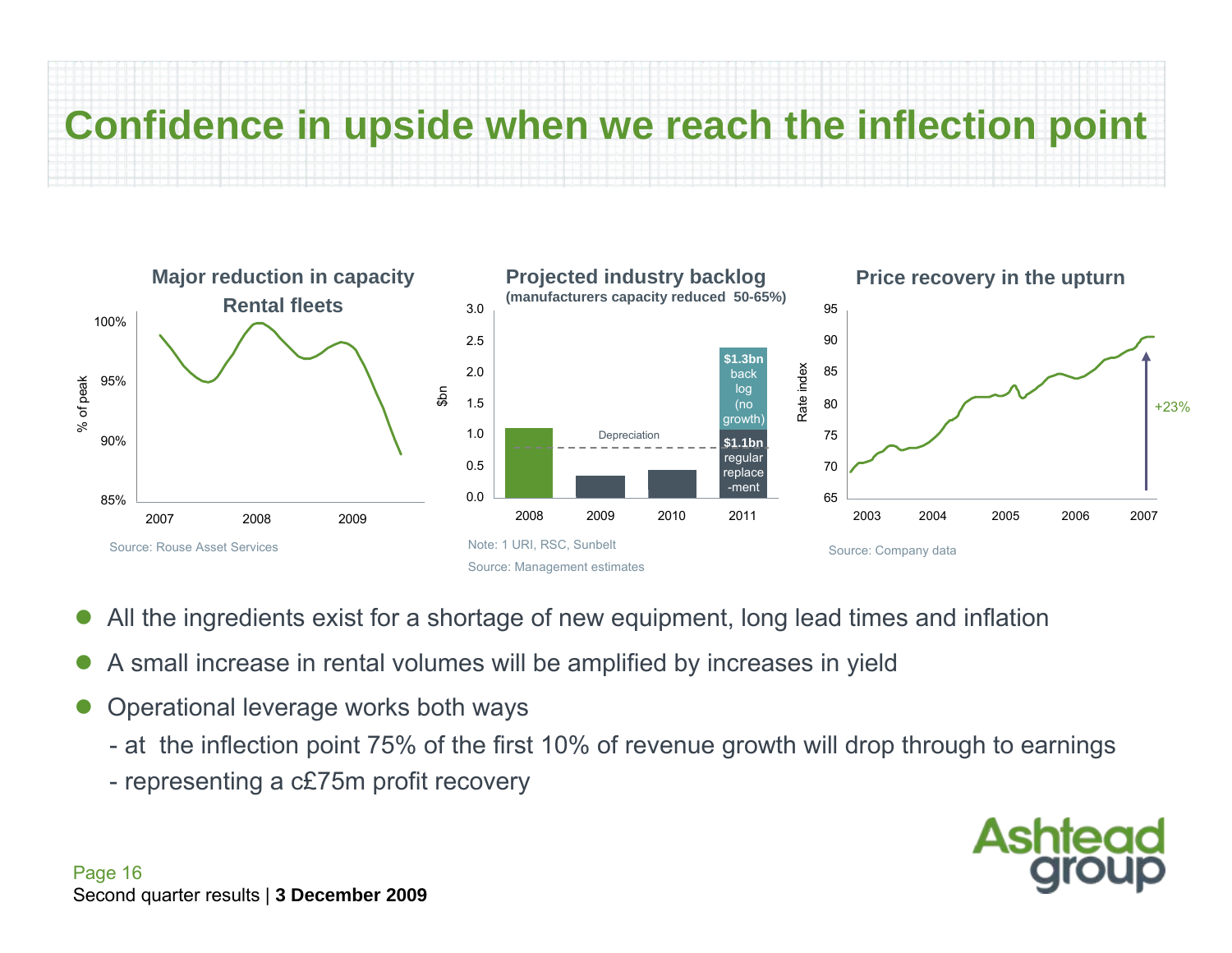## **Dealing with current market reality Continuing to gain market share**

**Cost base flexed whilst retaining medium term earnings capacity**



#### **Gaining market share**

Year on year change in fleet on rent

#### **Rightsizing**

- $\bullet$  Annualised cost savings of c£190m in H1 2009 over H1 2008
	- − Closed/merged 35 depots in the US and 75 in the UK
	- − Reduced Group headcount by 18%
	- − Reduced vehicle numbers by 10%
- $\bullet$  Reduced rental fleets by
	- − Sunbelt 11%
	- − A-Plant 18%

### **EBITDA margins at 33%**

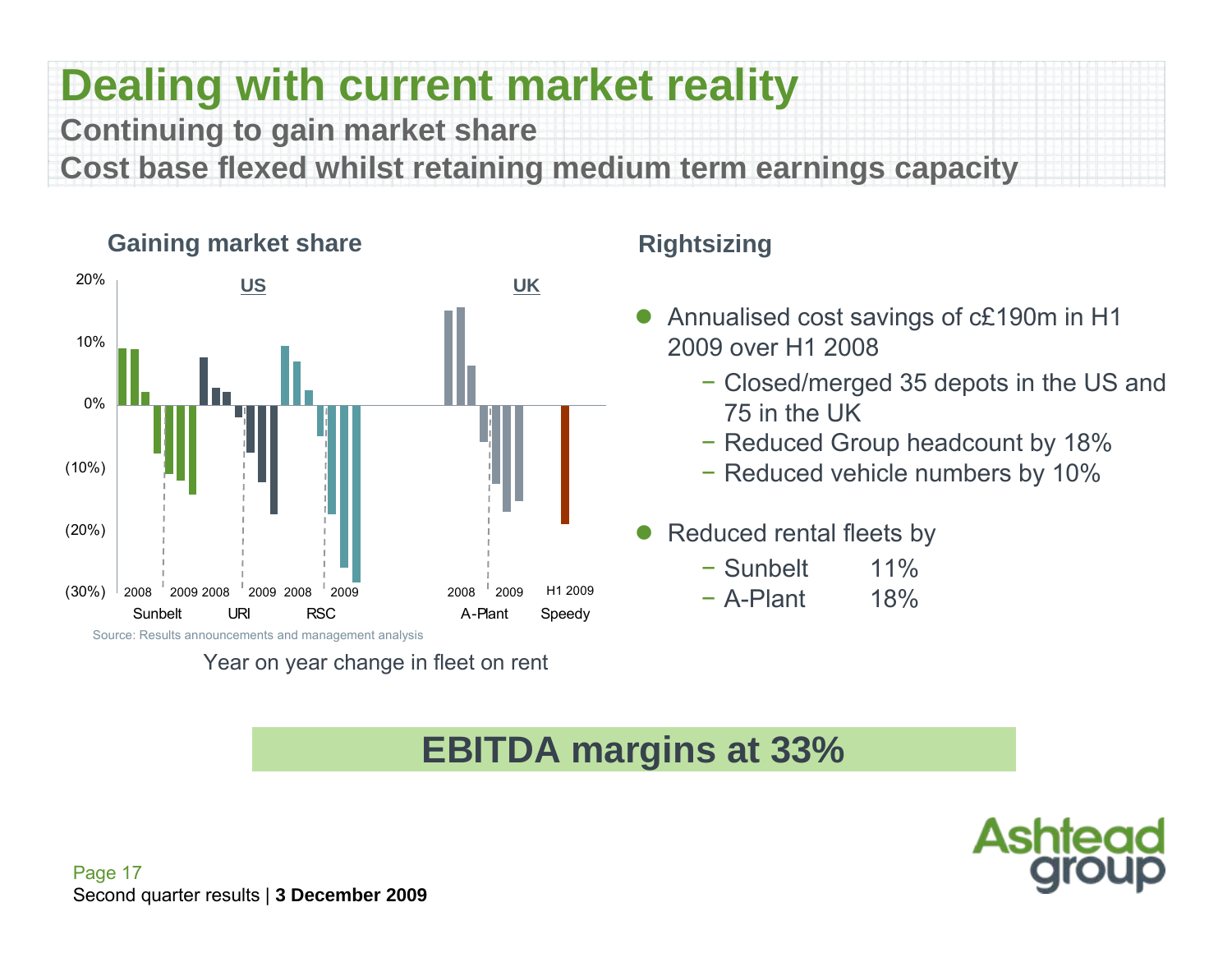## **Strong US performance**

**Critical factor for success in the future is our lower debt leverage** 

|                  | <b>Fleet on</b><br>rent<br>$(\%)$ | <b>Rental</b><br><b>revenues</b><br>$(\%)$ | <b>Dollar</b><br>utilisation<br>$(\%)$ | <b>EBITDA</b><br>margins<br>$(\%)$ | <b>EBITA</b><br>margins<br>$(\%)$ | <b>Rol</b><br>$(\%)$ | <b>Leverage</b><br>(x) |
|------------------|-----------------------------------|--------------------------------------------|----------------------------------------|------------------------------------|-----------------------------------|----------------------|------------------------|
| <b>Sunbelt</b>   | (13)                              | (31)                                       | <b>49</b>                              | 35                                 | <b>14</b>                         | 6                    | 2.9 <sup>1</sup>       |
| UR <sub>I2</sub> | (15)                              | (29)                                       | 51                                     | 27                                 | <b>87</b>                         | 6                    | 4.1                    |
| RSC <sup>2</sup> | (27)                              | (34)                                       | 44                                     | 33                                 | 81                                | <b>6</b>             | 4.5                    |

### **H1 2009/2010**

| <b>Market share gains</b> | <b>Strong returns</b> | Lower    |
|---------------------------|-----------------------|----------|
|                           |                       | leverage |

Note:

1Ashtead Group plc

2Based on Q2 and Q3 reported earnings

Page 18 Second quarter results | **3 December 2009**

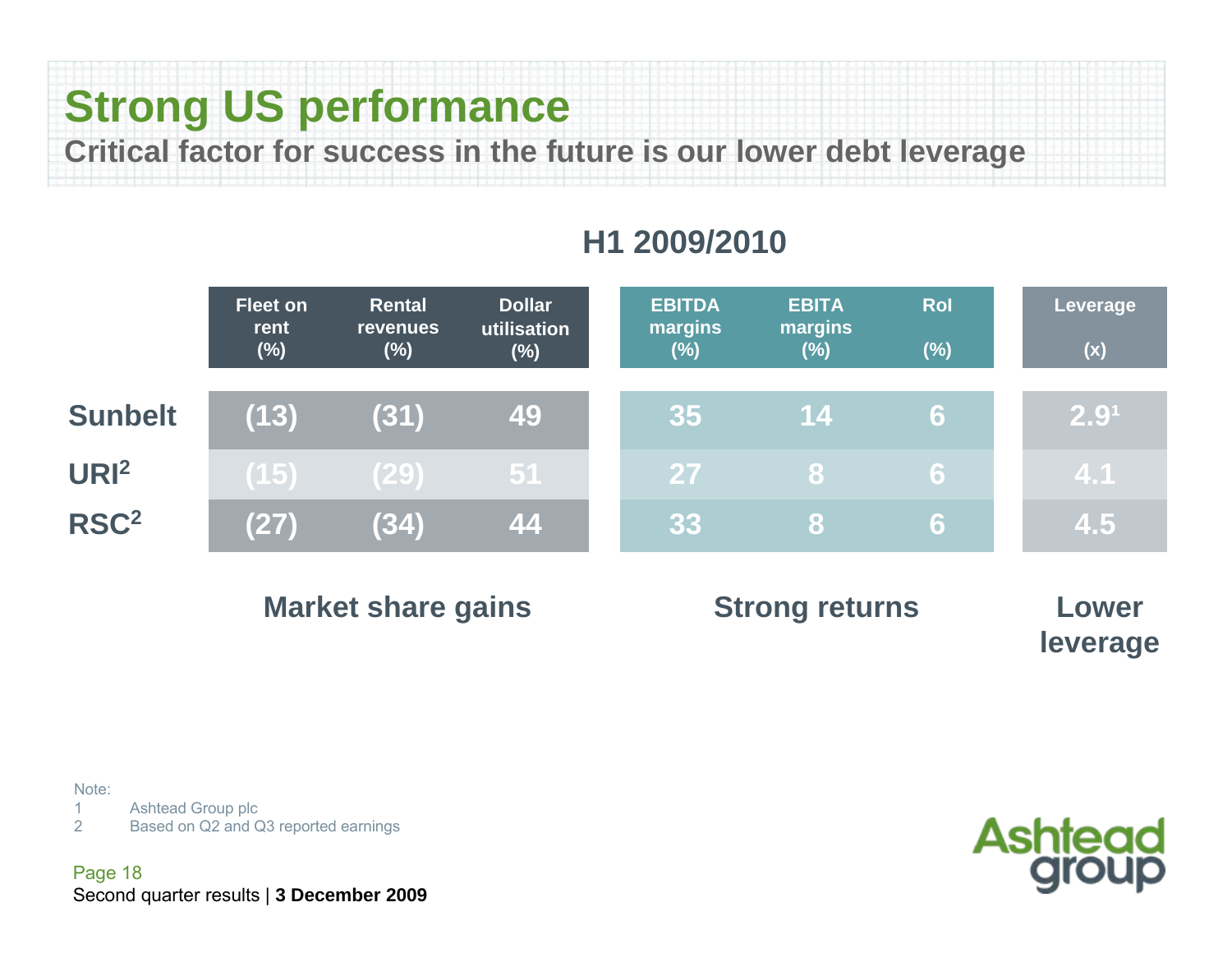### **Strong UK performance However lower margins than the US**

### **H1 2009/2010**

|                     | <b>Rental</b><br><b>revenues</b><br>$(\%)$ | <b>EBITDA</b><br>margins<br>$(\%)$ | <b>EBITA</b><br>margins<br>$(\%)$ | <b>Rol</b><br>$(\%)$ | Leverage<br>$(\%)$ |
|---------------------|--------------------------------------------|------------------------------------|-----------------------------------|----------------------|--------------------|
| <b>A-Plant</b>      | (26)                                       | 28                                 | 4                                 | $\mathbf{2}$         | 2.9 <sup>3</sup>   |
| Speedy <sup>1</sup> | (29)                                       | 19                                 | $\mathbf{P}$                      |                      | 1.5                |
| Lavendon - $UK2$    | (30)                                       | 32 <sub>2</sub>                    | 8                                 | n/a                  | 2.1 <sup>4</sup>   |

#### Note:

- 1 Half year results release 25 November 2009 1
- 2Half year results release – 28 August 2009
- 3Ashtead Group plc leverage
- 4Lavendon Group plc leverage proforma for placing and open offer

Page 19 Second quarter results | **3 December 2009**

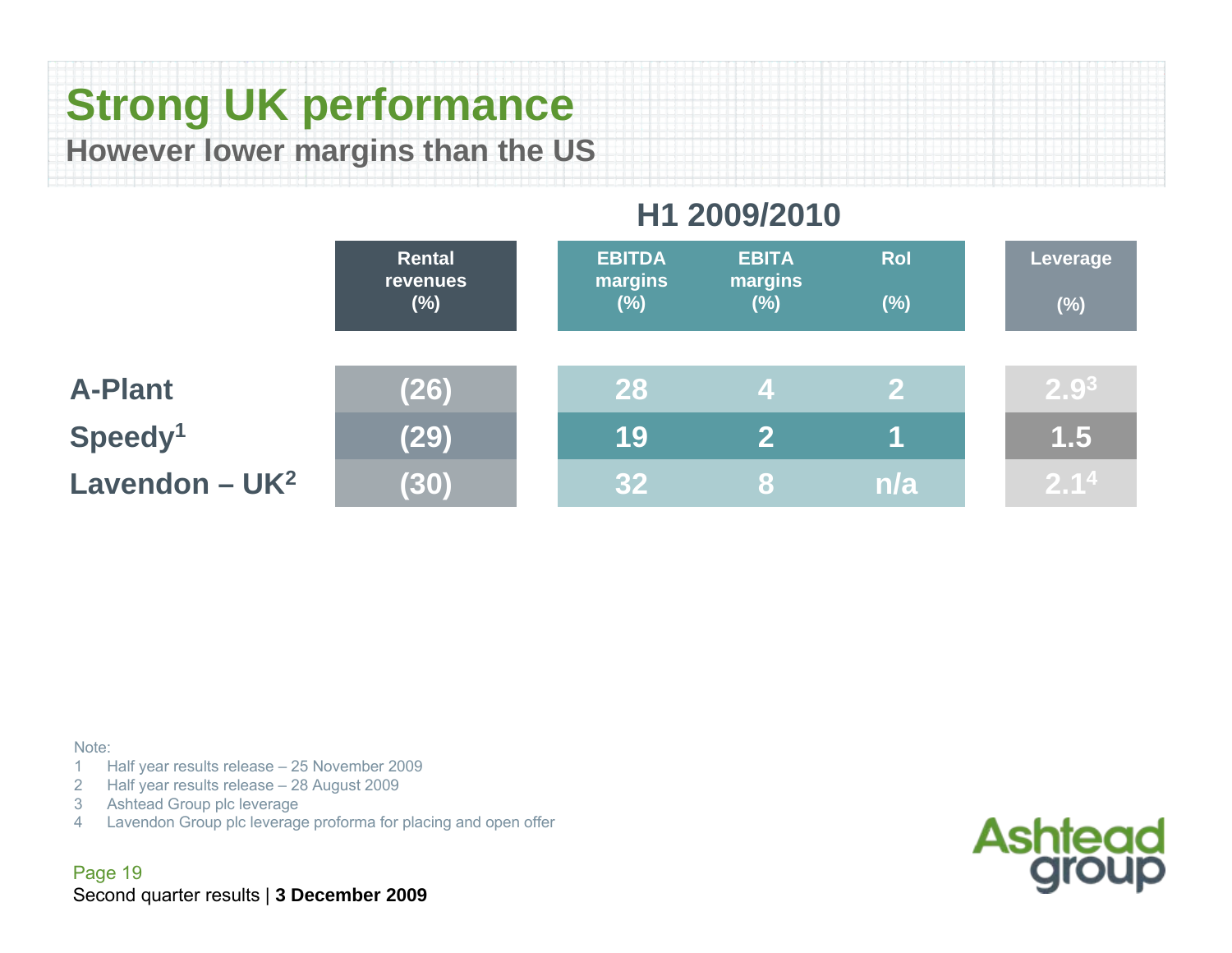### **Current trading**

**Volume of business has remained good with clear signs of stabilisation**



(30%)

Nov 08 Dec 08 Jan 09 Feb 09 Mar 09 Apr 09 May 09 Jun 09 Jul 09 Aug 09 Sep 09 Oct 09

(20%)

(10%)

0%

(30%)

Asr

88<br>28 B B B B B B B B B B B<br>2 B → F L L L L L L L L L L L L<br>2 D → F L L L L L L L L L L L D C

(20%)

(10%)

0%

8<br>8 8 8 8 8 8 9 8 8 9 8 9<br>2 8 5 9 8 9 9 9 9 9 9 9<br>2 8 9 9 9 9 9 9 9 9 9 9

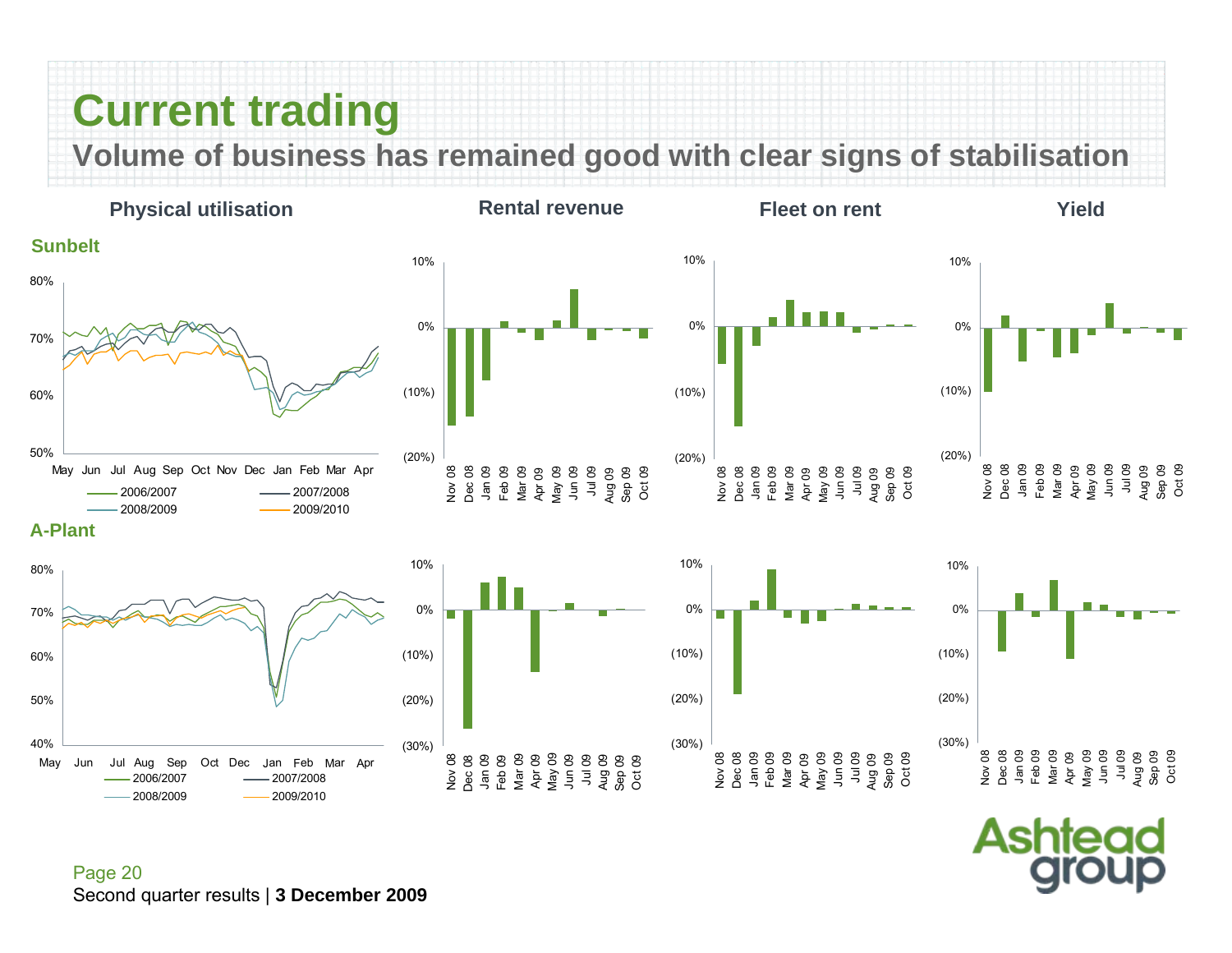## **Looking forward – organic growth**

**Organic growth focused on core markets and current geographies**

#### Responsive and flexible

- $\bullet$  Focus on project specific locations and key accounts
- $\bullet$  Utilising existing fleet and short term property leases
- $\bullet$  Currently 13 on site depots in US and 8 in the UK
- $\bullet$  Retain balance between key accounts and local accounts
- $\bullet$  Currently 45% of business in the UK is key accounts and 17% in the US



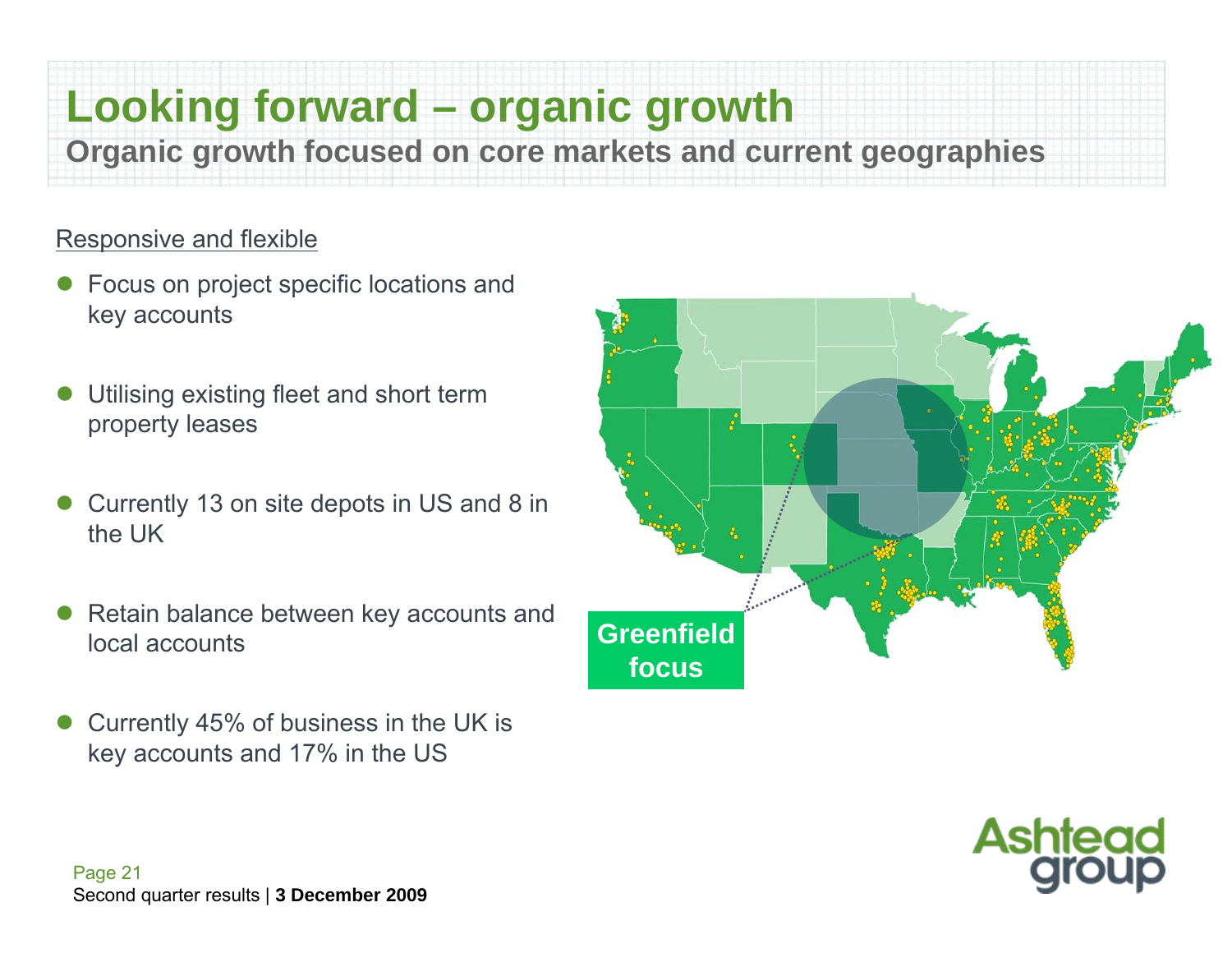## **Looking forward – organic growth**

**Key to significant improvement in returns is yield improvement**



Real time access to:

- $\bullet$ Equipment availability
- $\bullet$ **Utilisation**
- $\bullet$ Optimised rates
- Customer spend detail
- $\bullet$ Equipment on rent
- $\bullet$ Open invoices
- $\bullet$ Rental reservations
- $\bullet$ Customer and job site leads



**Ashtead**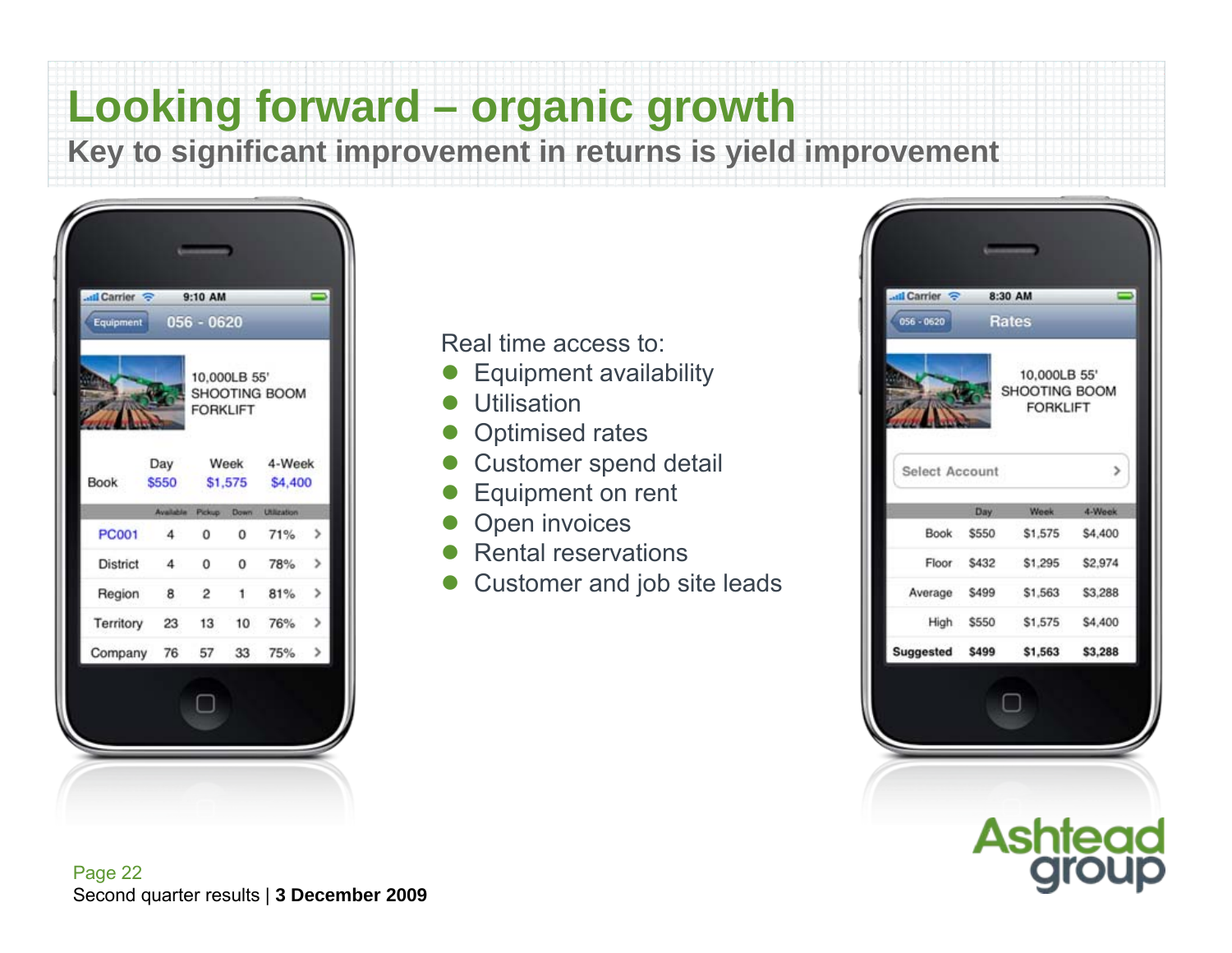## **Looking forward – organic growth**

**Full roll out in the US and UK roll out to be completed by year end**

#### **Significant user acceptance in first 6 months of use**

- $\bullet$ 379,000 rate lookups
- $\bullet$ 354,000 customer accounts accessed
- $\bullet$ 263,000 customer job sites viewed
- $\bullet$ 181,000 customer leads accessed
- $\bullet$ 1,322 iPhones deployed

#### **Delivering results despite difficult conditions**

- $\bullet$  66.7% acceptance of rate optimisation
	- 41.8% exact suggested rate
	- 24.9% within optimised range
- $\bullet$  Real benefit will be at next inflection point
- $\bullet$  Initiative now being followed by major US competitor – good for long term returns

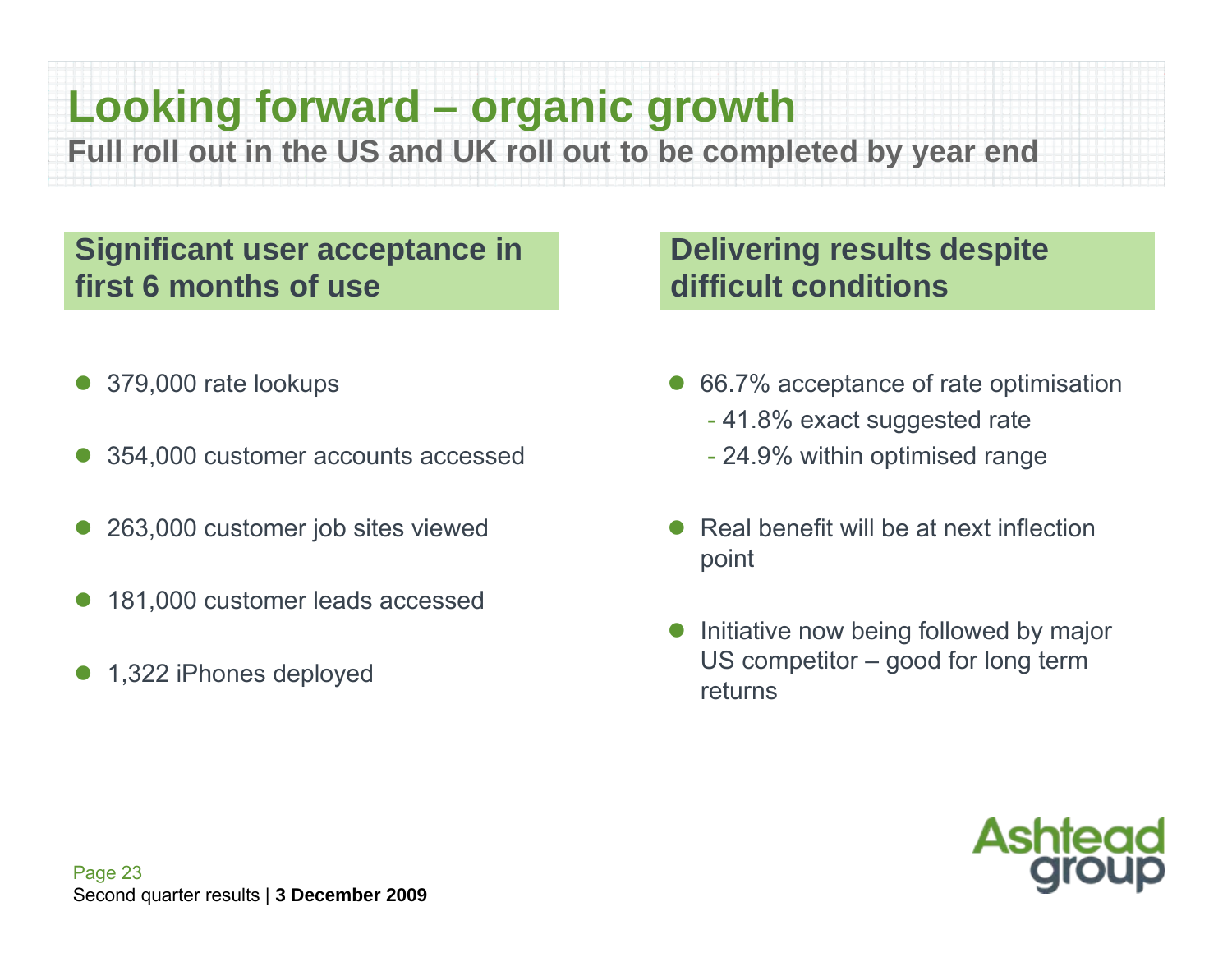**Looking forward – other opportunities** 

**UK market** 

**concentration**

**Further upside from consolidation**

#### **US market concentration**



#### **Drivers of consolidation**

- $\bullet$ Fragmented markets with few large players
- $\bullet$ Lack of availability of low cost finance
- $\bullet$  Consolidation and geographic expansion of customer base
- $\bullet$ Competitor failure

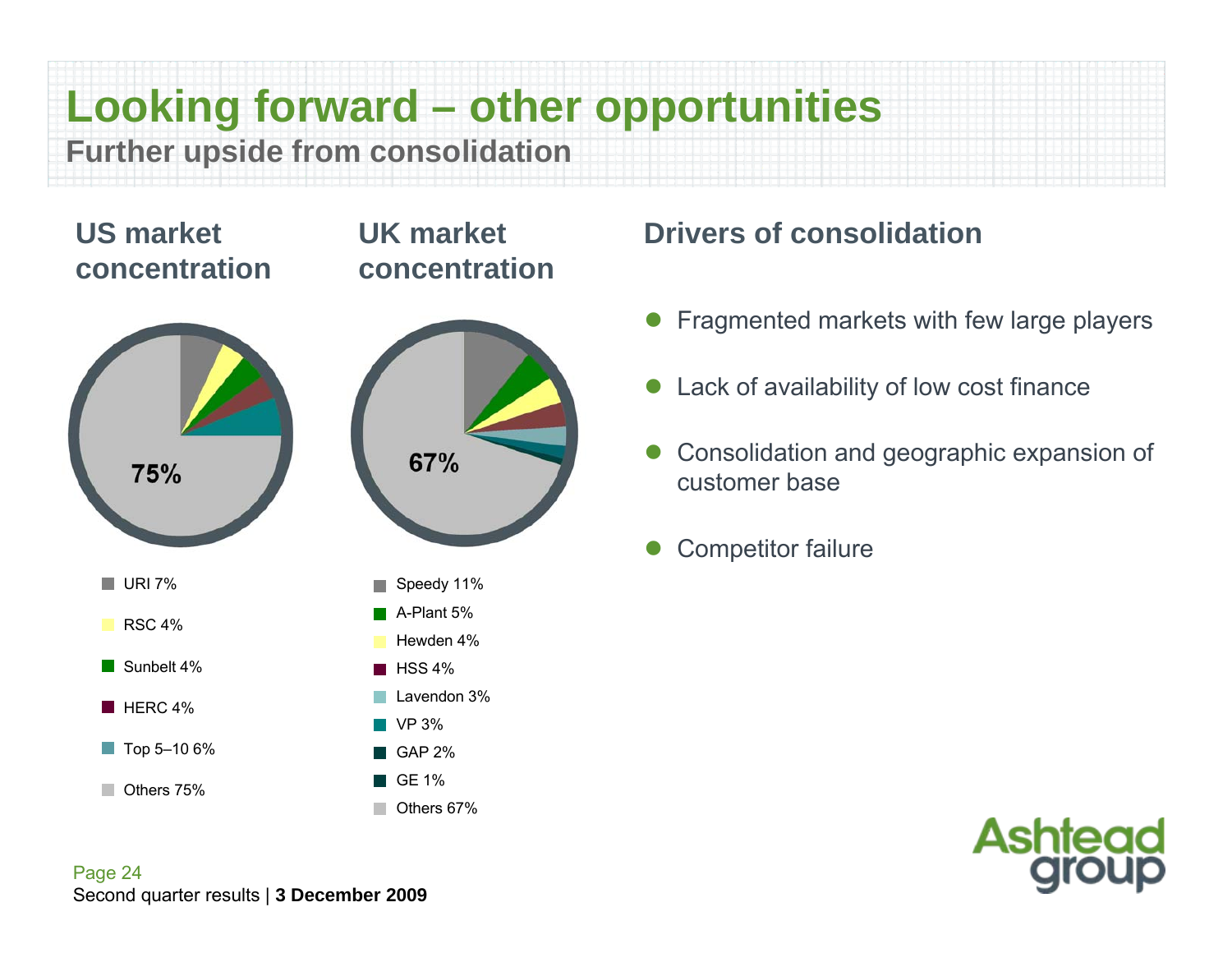

- $\bullet$ Continue to deliver results in line with expectations
- $\bullet$ Cash generation is set to continue
- $\bullet$ Fundamentals of our markets remain attractive with good growth potential
- $\bullet$  Our successful \$1.3bn four year ABL gives us the financial capacity required to take advantage of recovery
- $\bullet$ We remain well positioned to prosper in the next phase of the cycle

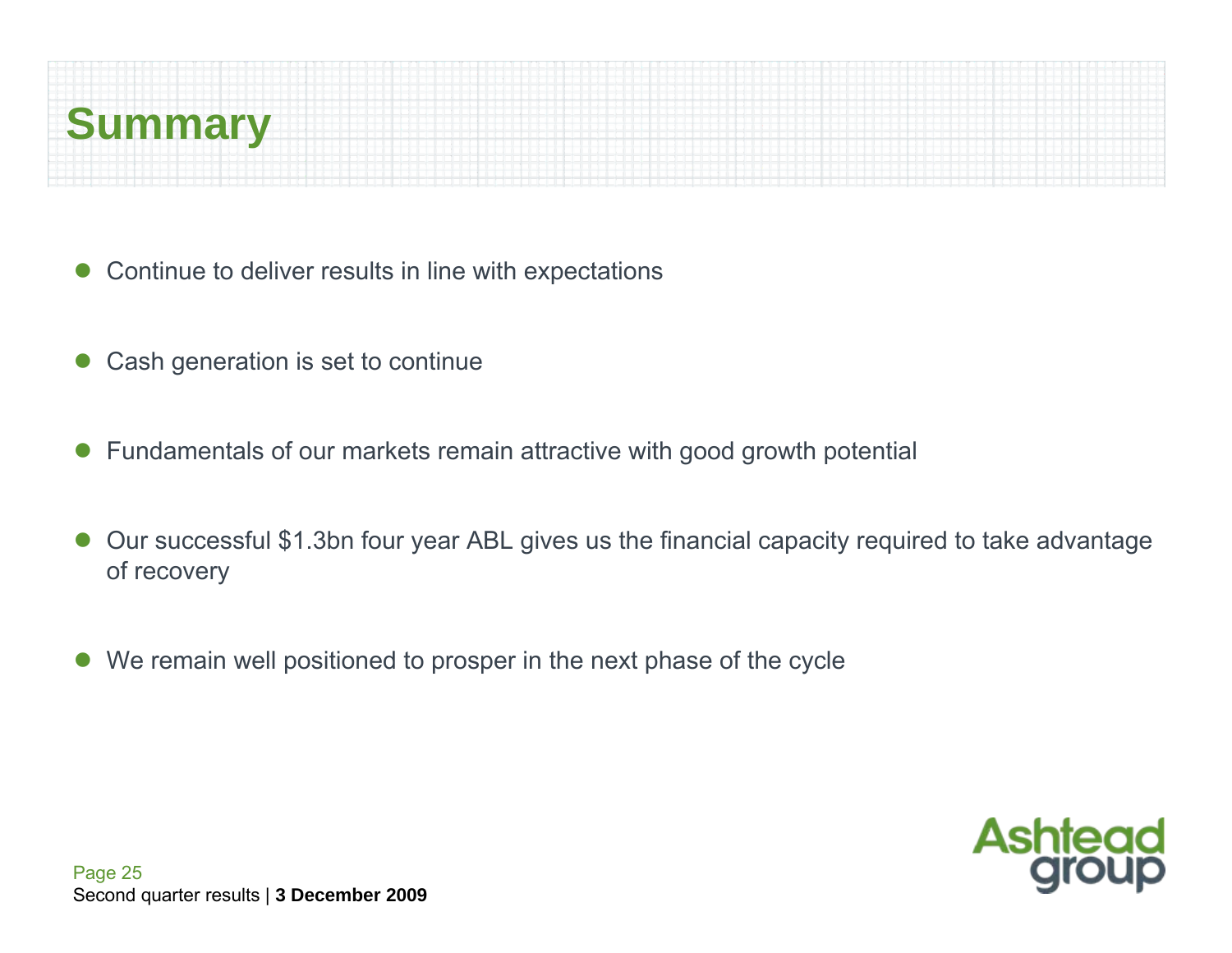

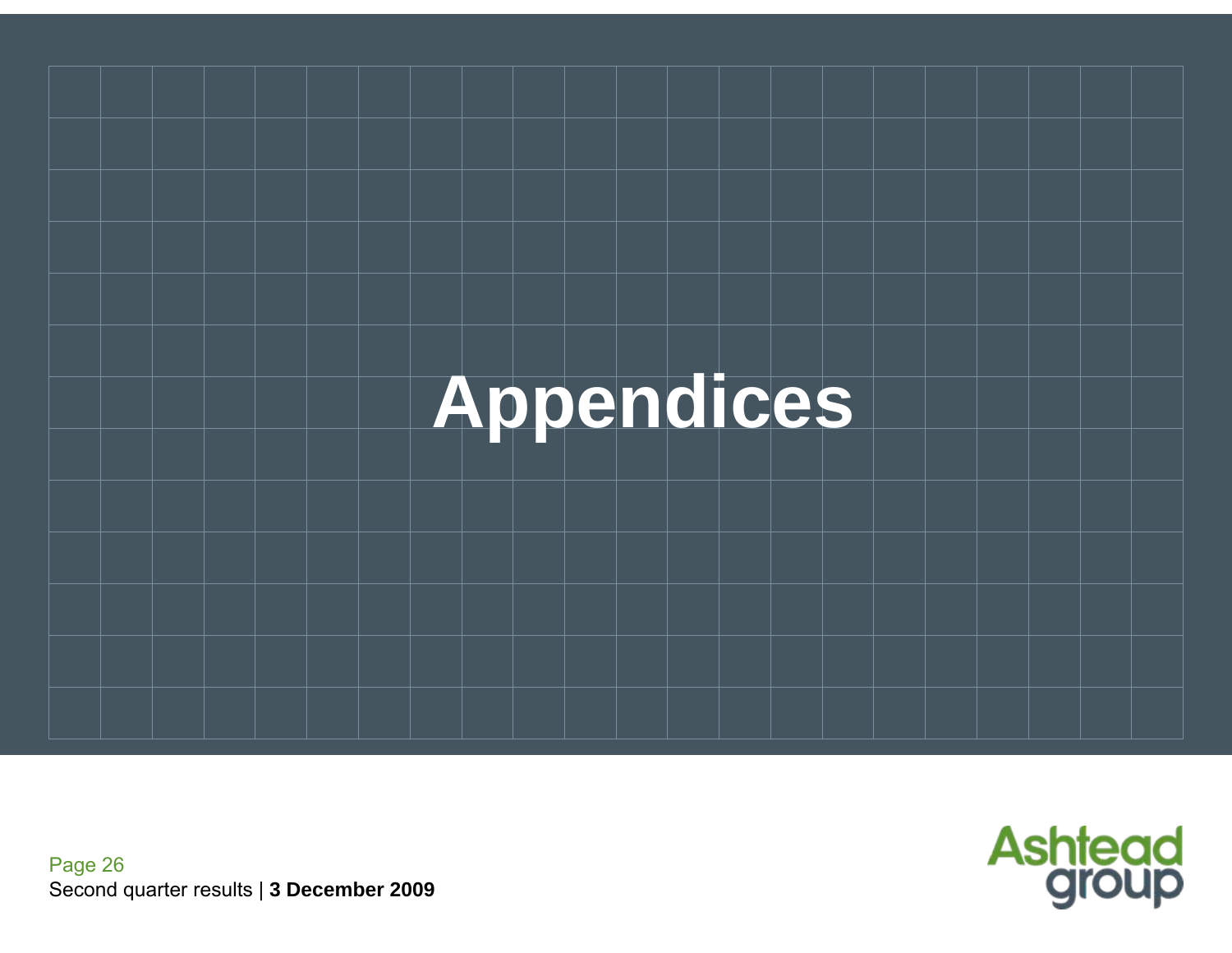## **Rental revenue drivers**

|                           | Q2 2009                 |                                 | H1 2009                 |                                 |
|---------------------------|-------------------------|---------------------------------|-------------------------|---------------------------------|
|                           | <b>Sunbelt</b><br>\$m\$ | <b>A-Plant</b><br>$(\text{Em})$ | <b>Sunbelt</b><br>\$m\$ | <b>A-Plant</b><br>$(\text{Em})$ |
| Prior year rental revenue | 395                     | 53                              | 770                     | 107                             |
| Changes due to:           |                         |                                 |                         |                                 |
| Fleet size                | (41)                    | (9)                             | (74)                    | (17)                            |
| <b>Utilisation</b>        | (16)                    |                                 | (27)                    |                                 |
| Yield                     | (72)                    | (6)                             | (135)                   | (11)                            |
| 2009 rental revenue       | 266                     | 39                              | 534                     | 79                              |
| Sales revenue             | 22                      | $\overline{2}$                  | 42                      | 5                               |
| <b>Total revenue</b>      | 288                     | 41                              | 576                     | 84                              |

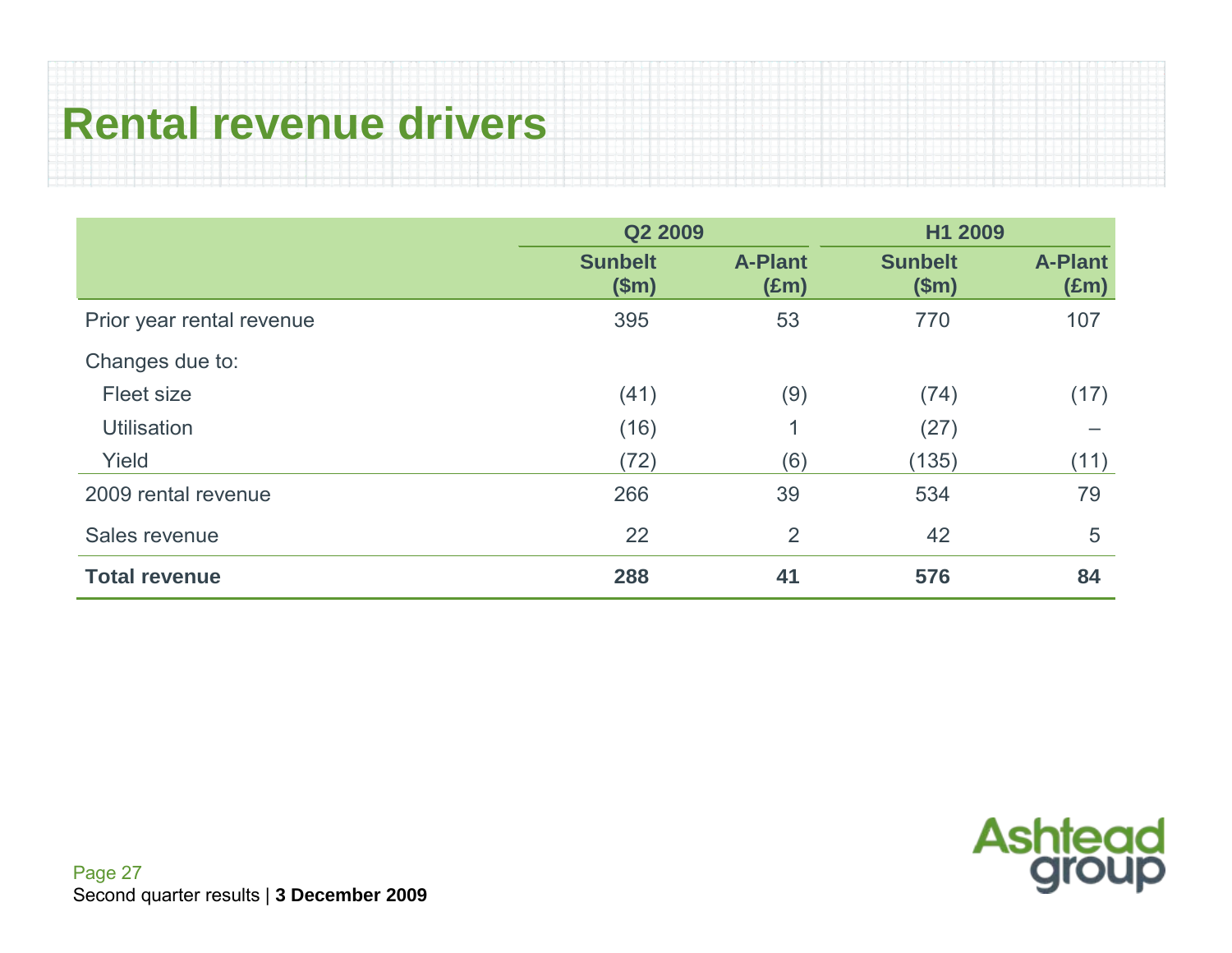## **Divisional performance – Q2**

|                                                  |                   | <b>Revenue</b> |        |       | <b>EBITDA</b> |        |        | <b>Profit</b> |        |
|--------------------------------------------------|-------------------|----------------|--------|-------|---------------|--------|--------|---------------|--------|
|                                                  | 2009              | 2008           | change | 2009  | 2008          | change | 2009   | 2008          | change |
| Sunbelt (\$m)                                    | 288.4             | 448.2          | $-36%$ | 100.4 | 162.2         | $-38%$ | 41.1   | 95.0          | $-57%$ |
|                                                  |                   |                |        |       |               |        |        |               |        |
| Sunbelt (£m)                                     | 176.4             | 248.8          | $-29%$ | 61.3  | 90.3          | $-32%$ | 25.0   | 52.9          | $-52%$ |
| A-Plant                                          | 41.4              | 58.9           | $-30%$ | 12.3  | 19.6          | $-38%$ | 2.0    | 7.1           | $-72%$ |
| Group central costs                              | $\qquad \qquad -$ | -              |        | (1.3) | (1.7)         | $-16%$ | (1.2)  | (1.7)         | $-16%$ |
|                                                  | 217.8             | 307.7          | $-29%$ | 72.3  | 108.2         | $-33%$ | 25.8   | 58.3          | $-56%$ |
| Net financing costs                              |                   |                |        |       |               |        | (14.5) | (17.6)        | $-17%$ |
| Profit before tax, exceptionals and amortisation |                   |                |        |       |               |        | 11.3   | 40.7          | $-72%$ |
| Exceptional items and amortisation               |                   |                |        |       |               |        | (0.9)  | (36.4)        | n/a    |
| Profit before taxation                           |                   |                |        |       |               |        | 10.4   | 4.3           | 142%   |
| <b>Taxation</b>                                  |                   |                |        |       |               |        | (5.8)  | (2.5)         | n/a    |
| Profit after taxation                            |                   |                |        |       |               |        | 4.6    | 1.8           | 156%   |

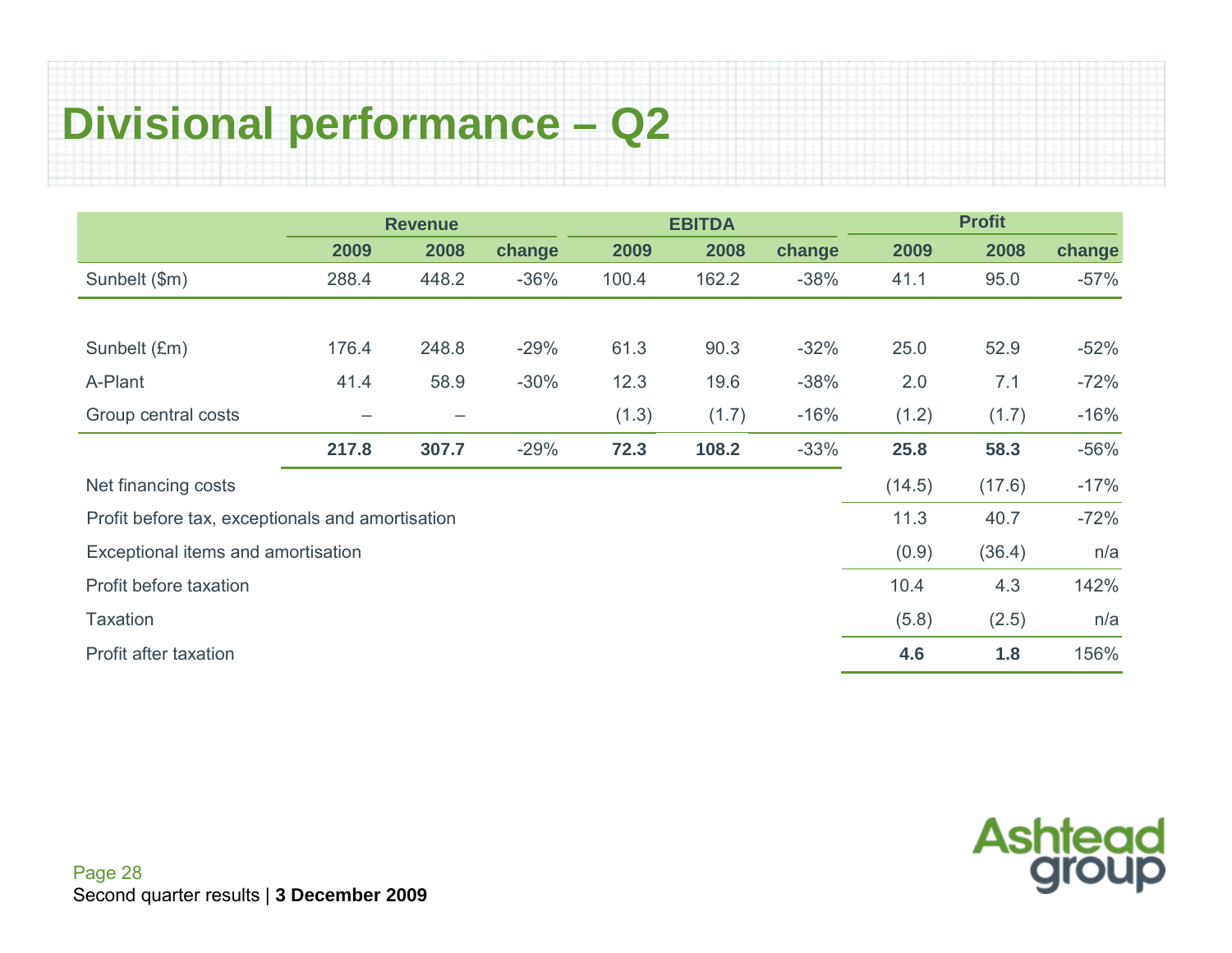## **Divisional performance – last twelve months**

|                                                  |                 | <b>Revenue</b> |        |       | <b>EBITDA</b> |        |        | <b>Profit</b> |         |
|--------------------------------------------------|-----------------|----------------|--------|-------|---------------|--------|--------|---------------|---------|
|                                                  | 2009            | 2008           | change | 2009  | 2008          | change | 2009   | 2008          | change  |
| Sunbelt (\$m)                                    | 1,155.9         | 1,619.4        | $-29%$ | 378.9 | 589.2         | $-36%$ | 134.8  | 321.3         | $-58%$  |
|                                                  |                 |                |        |       |               |        |        |               |         |
| Sunbelt (£m)                                     | 758.3           | 837.1          | $-9%$  | 251.0 | 304.9         | $-18%$ | 94.3   | 166.7         | $-43%$  |
| A-Plant                                          | 173.5           | 234.2          | $-26%$ | 47.7  | 74.4          | $-36%$ | 5.0    | 27.9          | $-82%$  |
| Group central costs                              | $\qquad \qquad$ |                |        | (4.5) | (7.1)         | $-37%$ | (4.6)  | (7.2)         | $-36%$  |
|                                                  | 931.8           | 1,071.3        | $-13%$ | 294.2 | 372.2         | $-21%$ | 94.7   | 187.4         | $-49%$  |
| Net financing costs                              |                 |                |        |       |               |        | (63.8) | (70.0)        | $-9%$   |
| Profit before tax, exceptionals and amortisation |                 |                |        |       |               |        | 30.9   | 117.4         | $-74%$  |
| Exceptional items and amortisation               |                 |                |        |       |               |        | (51.0) | (38.7)        | n/a     |
| Profit before taxation                           |                 |                |        |       |               |        | (20.1) | 78.7          | $-126%$ |
| <b>Taxation</b>                                  |                 |                |        |       |               |        | 7.8    | (27.6)        | n/a     |
| Profit after taxation                            |                 |                |        |       |               |        | (12.3) | 51.1          | $-124%$ |

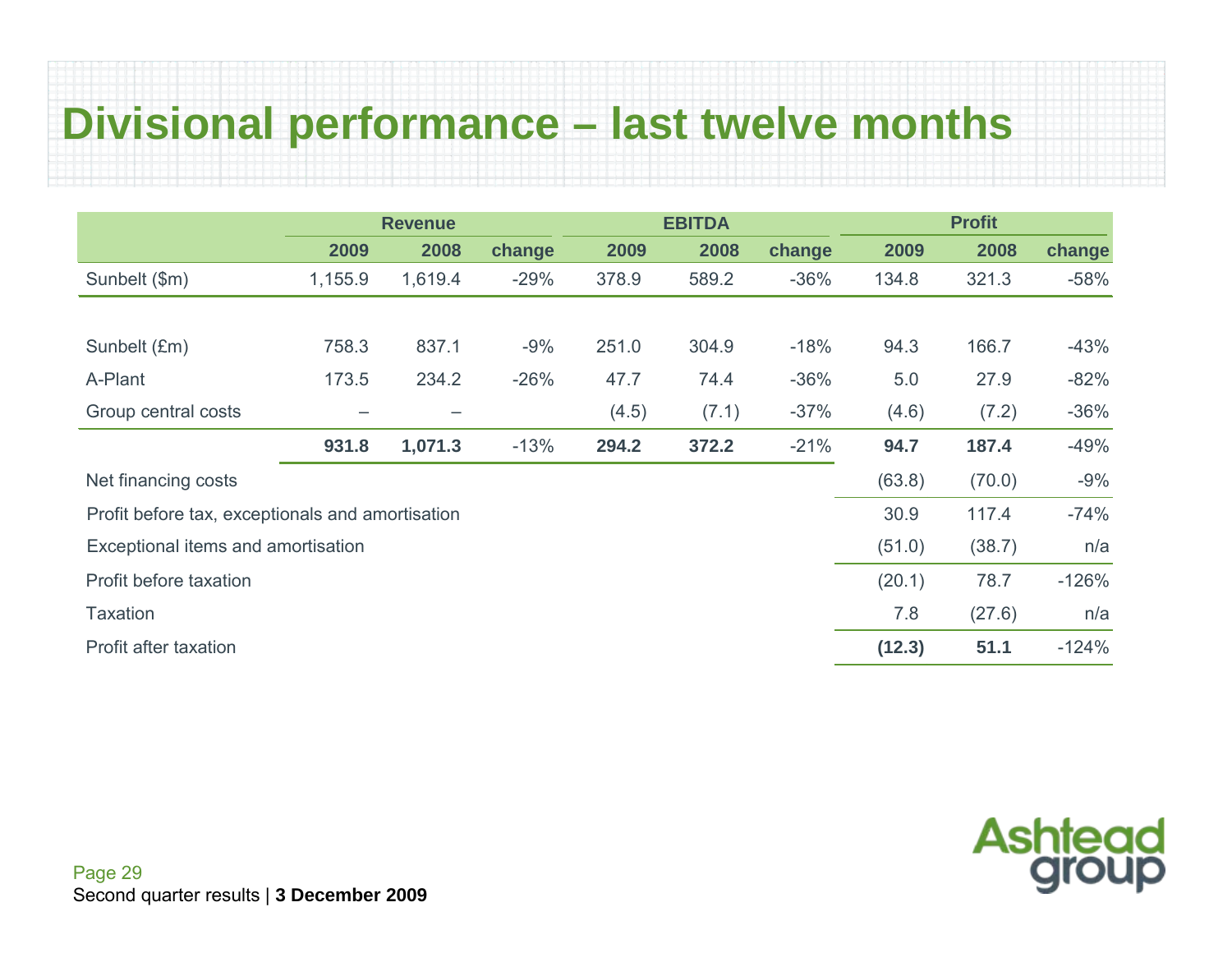## **Stable free cash flow**

|                                                |       |                          |                          |                          |       |       |       |       | <b>LTM</b>    |
|------------------------------------------------|-------|--------------------------|--------------------------|--------------------------|-------|-------|-------|-------|---------------|
| $(\text{Em})$                                  | 2002  | 2003                     | 2004                     | 2005                     | 2006  | 2007  | 2008  | 2009  | <b>Oct-09</b> |
| <b>EBITDA before exceptional items</b>         | 194   | 150                      | 147                      | 170                      | 225   | 310   | 380   | 359   | 294           |
| Cash efficiency ratio*                         | 100%  | 105%                     | 95%                      | 97%                      | 96%   | 103%  | 94%   | 104%  | 109%          |
| Cash inflow from operations before fleet       |       |                          |                          |                          |       |       |       |       |               |
| changes and excpl's                            | 194   | 157                      | 140                      | 165                      | 215   | 319   | 356   | 374   | 322           |
| Maintenance capital expenditure                | (117) | (89)                     | (83)                     | (101)                    | (167) | (245) | (231) | (236) | (89)          |
| Disposal proceeds                              | 27    | 29                       | 32                       | 36                       | 50    | 78    | 93    | 92    | 77            |
| Interest and tax                               | (47)  | (40)                     | (33)                     | (31)                     | (41)  | (69)  | (83)  | (64)  | (62)          |
| Cash flow before growth investment & excep'ls  | 57    | 57                       | 56                       | 69                       | 57    | 83    | 135   | 166   | 248           |
| Growth capital expenditure                     | (86)  | (18)                     | $\overline{\phantom{a}}$ | (10)                     | (63)  | (63)  | (120) | -     |               |
| Exceptional income/(costs)                     | 16    | (8)                      | (17)                     | (6)                      | (20)  | (69)  | (10)  | (9)   | (13)          |
| Acquisitions & disposals                       | (5)   | (1)                      | 15                       | $\mathbf{1}$             | (44)  | (327) | (6)   | 89    | (1)           |
| Cash flow available for equity holders         | (18)  | 30                       | 54                       | 54                       | (70)  | (376) | (1)   | 246   | 234           |
| Dividends paid                                 | (11)  | (9)                      | $\overline{\phantom{a}}$ | -                        | (2)   | (7)   | (10)  | (13)  | (13)          |
| Share issues/purchase of own shares            | -     | $\overline{\phantom{a}}$ |                          | $\overline{\phantom{a}}$ | 69    | 144   | (24)  | (16)  | (2)           |
| (Increase)/reduction in net debt from cashflow |       | 21                       | 54                       | 54                       | (3)   | (239) | (35)  | 217   | 219           |

**\* Cash inflow from operations before fleet changes and exceptionals as a percentage of EBITDA before exceptionals** 

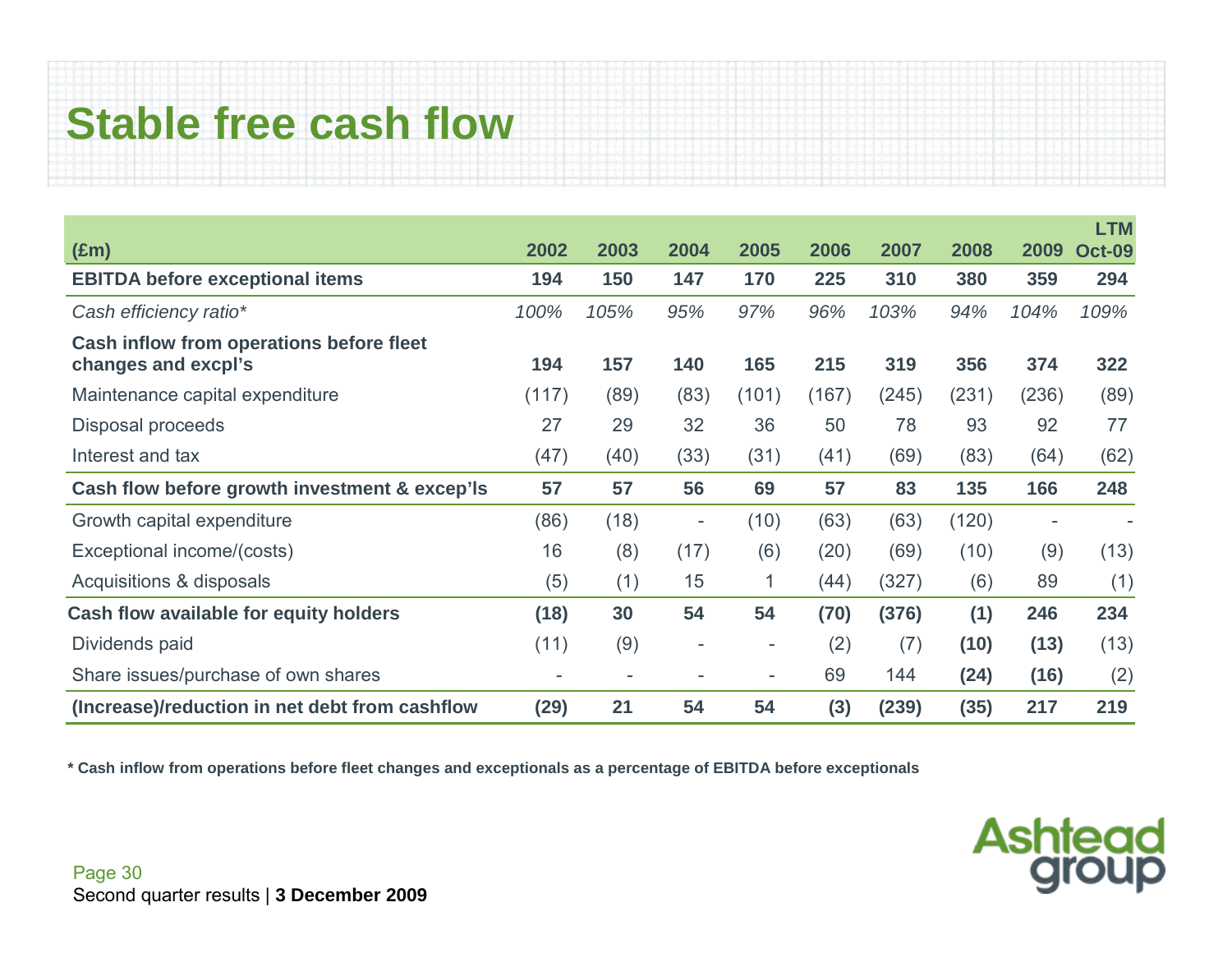## **Capital expenditure and fleet age through the cycle**



**Ashtead** 

Note:

1Weighted by net book value

Page 31 Second quarter results | **3 December 2009**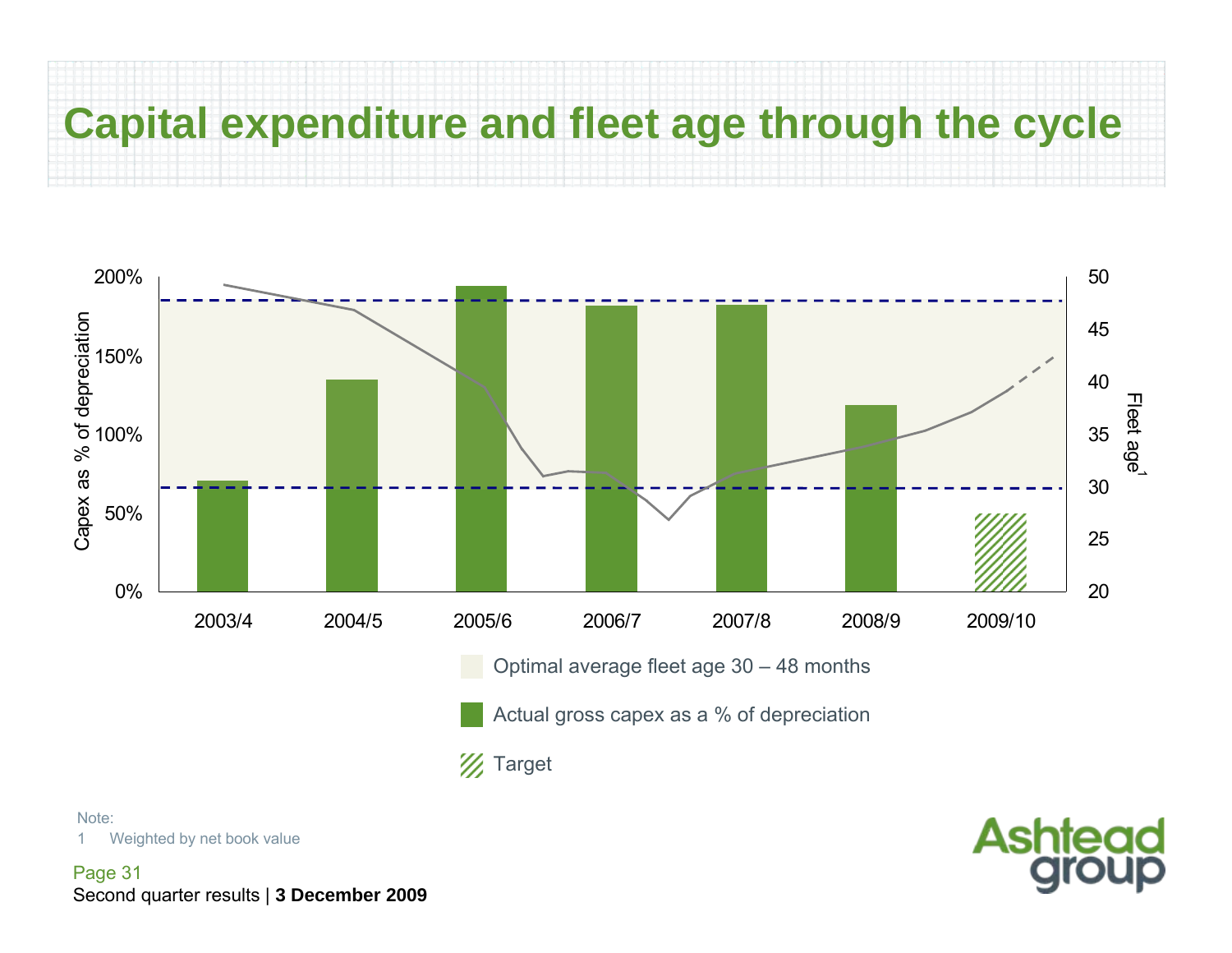## **Debt and covenants**

|                                          | <b>Facility</b>                                                                                 | Interest rate                                                                                                         | <b>Maturity</b> |  |  |  |  |
|------------------------------------------|-------------------------------------------------------------------------------------------------|-----------------------------------------------------------------------------------------------------------------------|-----------------|--|--|--|--|
| <b>Debt</b>                              | \$1.3bn first lien ABL                                                                          | LIBOR +300-375bp                                                                                                      | November 2013   |  |  |  |  |
|                                          | \$0.8bn second lien notes                                                                       |                                                                                                                       |                 |  |  |  |  |
|                                          | \$250m                                                                                          | 8.625%                                                                                                                | August 2015     |  |  |  |  |
|                                          | \$550m                                                                                          | 9.0%                                                                                                                  | August 2016     |  |  |  |  |
|                                          | Capital leases                                                                                  | $~17\%$                                                                                                               | Various         |  |  |  |  |
|                                          |                                                                                                 |                                                                                                                       |                 |  |  |  |  |
| <b>Ratings</b>                           |                                                                                                 | <b>S&amp;P</b>                                                                                                        | Moody's         |  |  |  |  |
|                                          | First lien                                                                                      | BB+                                                                                                                   | Ba <sub>2</sub> |  |  |  |  |
|                                          | Second lien                                                                                     | B                                                                                                                     | <b>B2</b>       |  |  |  |  |
| <b>Availability</b>                      | ٠                                                                                               | Covenants are not measured if availability is above \$150m (\$500m at 31 October)                                     |                 |  |  |  |  |
|                                          | Funded debt to EBITDA cannot exceed 4.0x<br>п                                                   |                                                                                                                       |                 |  |  |  |  |
| Leverage<br>covenant                     | EBITDA is measured before one time items and at constant exchange rates<br>3.2x at October 2009 |                                                                                                                       |                 |  |  |  |  |
|                                          |                                                                                                 |                                                                                                                       |                 |  |  |  |  |
| <b>Fixed charge</b><br>coverage covenant | ▪<br>3.3x at October 2009                                                                       | EBITDA less net cash capex to interest paid, tax paid, dividends paid and debt amortisation must equal or exceed 1.1x |                 |  |  |  |  |

**Ashtead**<br>group